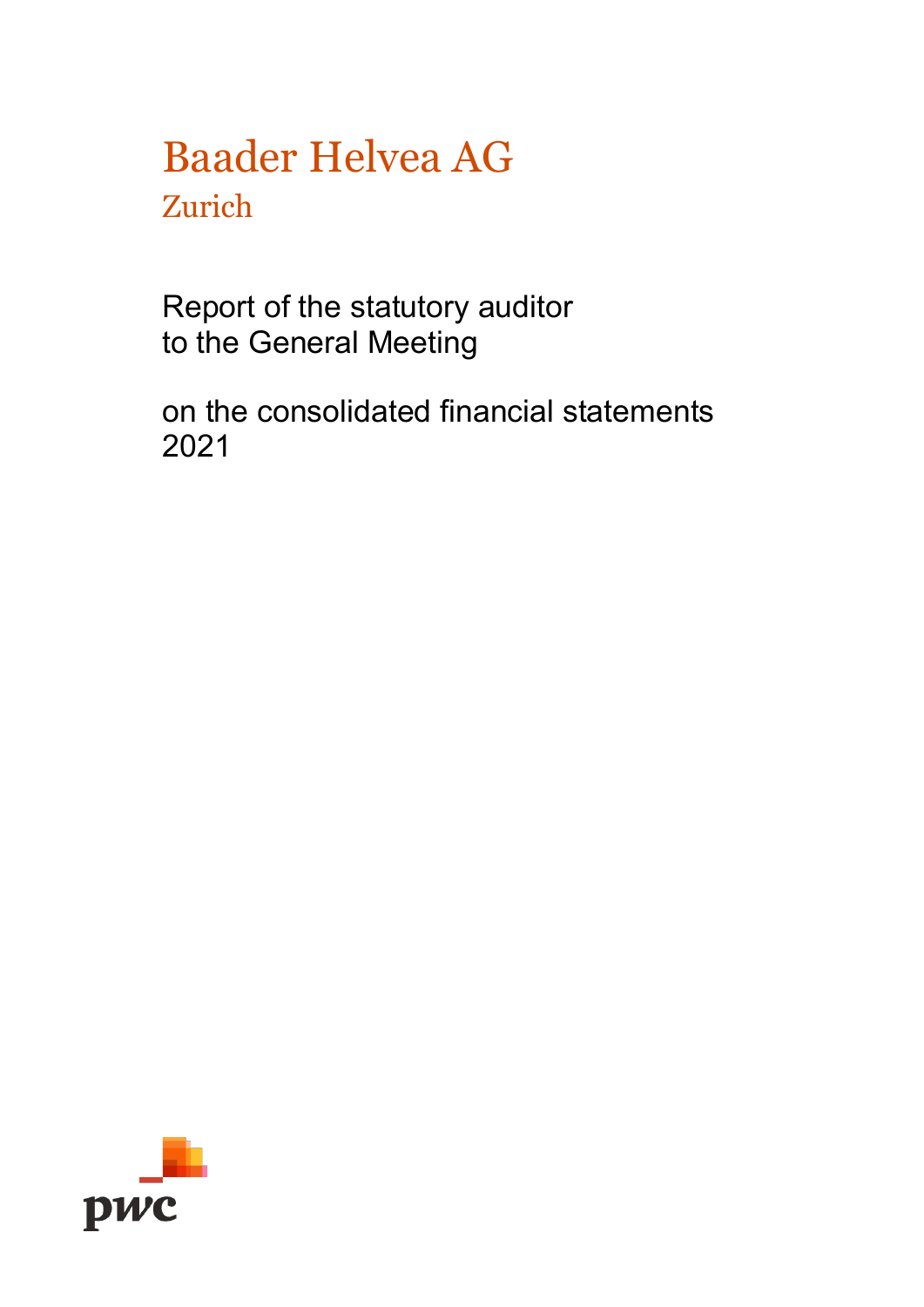# Report of the statutory auditor

to the General Meeting of Baader Helvea AG, Zurich

# **Report on the consolidated financial statements**

As statutory auditor, we have audited the consolidated financial statements of Baader Helvea AG, which comprise the consolidated balance sheet, consolidated income statement, statement of changes in equity, cash flow statement and notes, for the year ended 31 December 2021.

#### **Board of Directors' responsibility**

The Board of Directors is responsible for the preparation of the consolidated financial statements in accordance with accounting rules for banks and the requirements of Swiss law. This responsibility includes designing, implementing and maintaining an internal control system relevant to the preparation of consolidated financial statements that are free from material misstatement, whether due to fraud or error. The Board of Directors is further responsible for selecting and applying appropriate accounting policies and making accounting estimates that are reasonable in the circumstances.

#### **Auditor's responsibility**

Our responsibility is to express an opinion on these consolidated financial statements based on our audit. We conducted our audit in accordance with Swiss law and Swiss Auditing Standards. Those standards require that we plan and perform the audit to obtain reasonable assurance whether the consolidated financial statements are free from material misstatement.

An audit involves performing procedures to obtain audit evidence about the amounts and disclosures in the consolidated financial statements. The procedures selected depend on the auditor's judgment, including the assessment of the risks of material misstatement of the consolidated financial statements, whether due to fraud or error. In making those risk assessments, the auditor considers the internal control system relevant to the entity's preparation of the consolidated financial statements in order to design audit procedures that are appropriate in the circumstances, but not for the purpose of expressing an opinion on the effectiveness of the entity's internal control system. An audit also includes evaluating the appropriateness of the accounting policies used and the reasonableness of accounting estimates made, as well as evaluating the overall presentation of the consolidated financial statements. We believe that the audit evidence we have obtained is sufficient and appropriate to provide a basis for our audit opinion.

#### **Opinion**

In our opinion, the consolidated financial statements for the year ended 31 December 2021 give a true and fair view of the financial position, the results of operations and the cash flows in accordance with accounting rules for banks and comply with Swiss law.

PricewaterhouseCoopers SA, avenue Giuseppe-Motta 50, case postale, CH-1211 Genève 2, Switzerland Téléphone: +41 58 792 91 00, Téléfax: +41 58 792 91 10, www.pwc.ch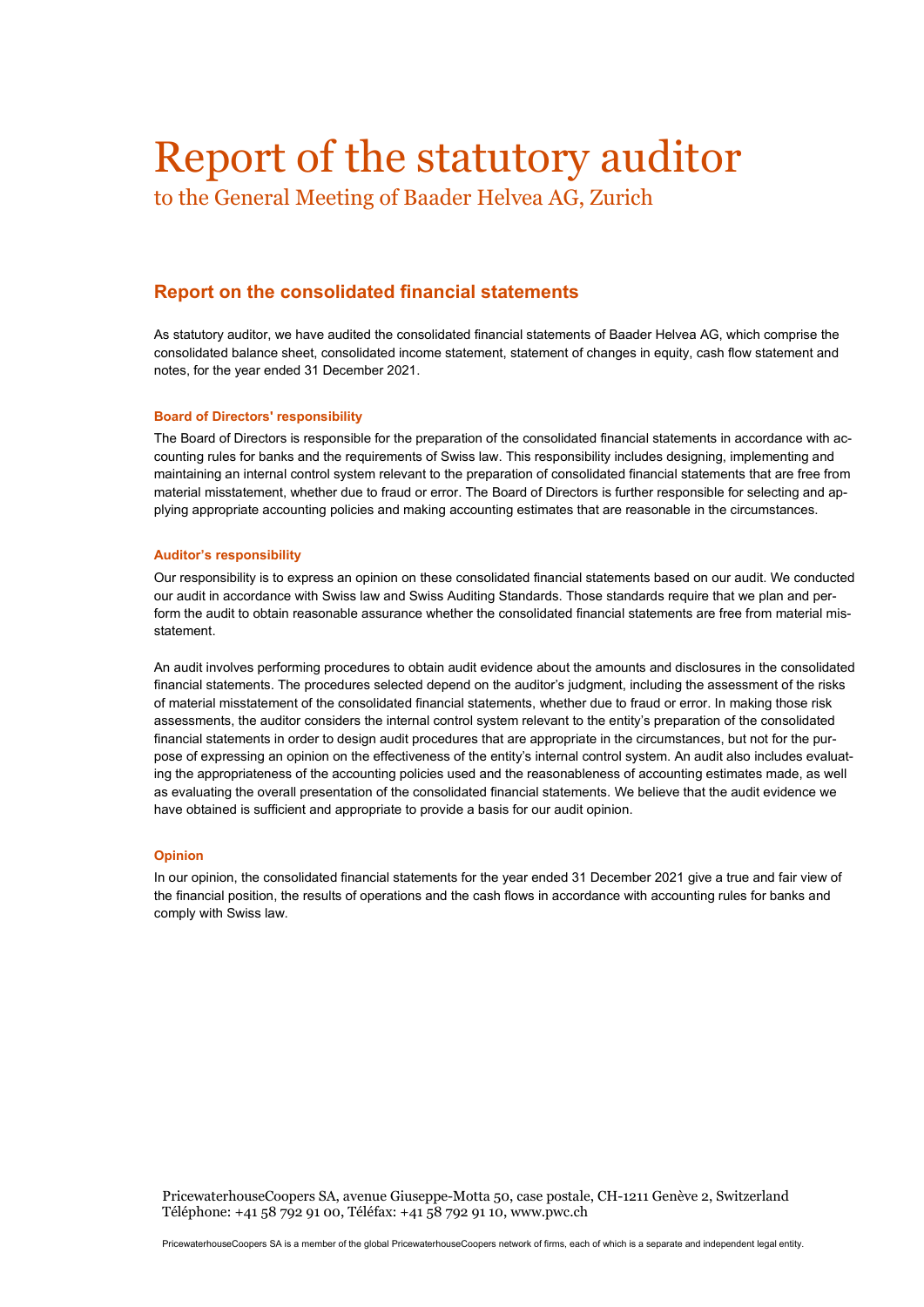# **Report on other legal requirements**

We confirm that we meet the legal requirements on licensing according to the Auditor Oversight Act (AOA) and independence (art. 728 CO and art. 11 AOA) and that there are no circumstances incompatible with our independence.

In accordance with art. 728a para. 1 item 3 CO and Swiss Auditing Standard 890, we confirm that an internal control system exists which has been designed for the preparation of consolidated financial statements according to the instructions of the Board of Directors.

We recommend that the consolidated financial statements submitted to you be approved.

PricewaterhouseCoopers SA

Omar Grossi **Mattia Marelli** Mattia Marelli

Audit expert Auditor in charge

Geneva, 16 March 2022

Enclosure:

• Consolidated financial statements (consolidated balance sheet, consolidated income statement, statement of changes in equity, cash flow statement and notes)

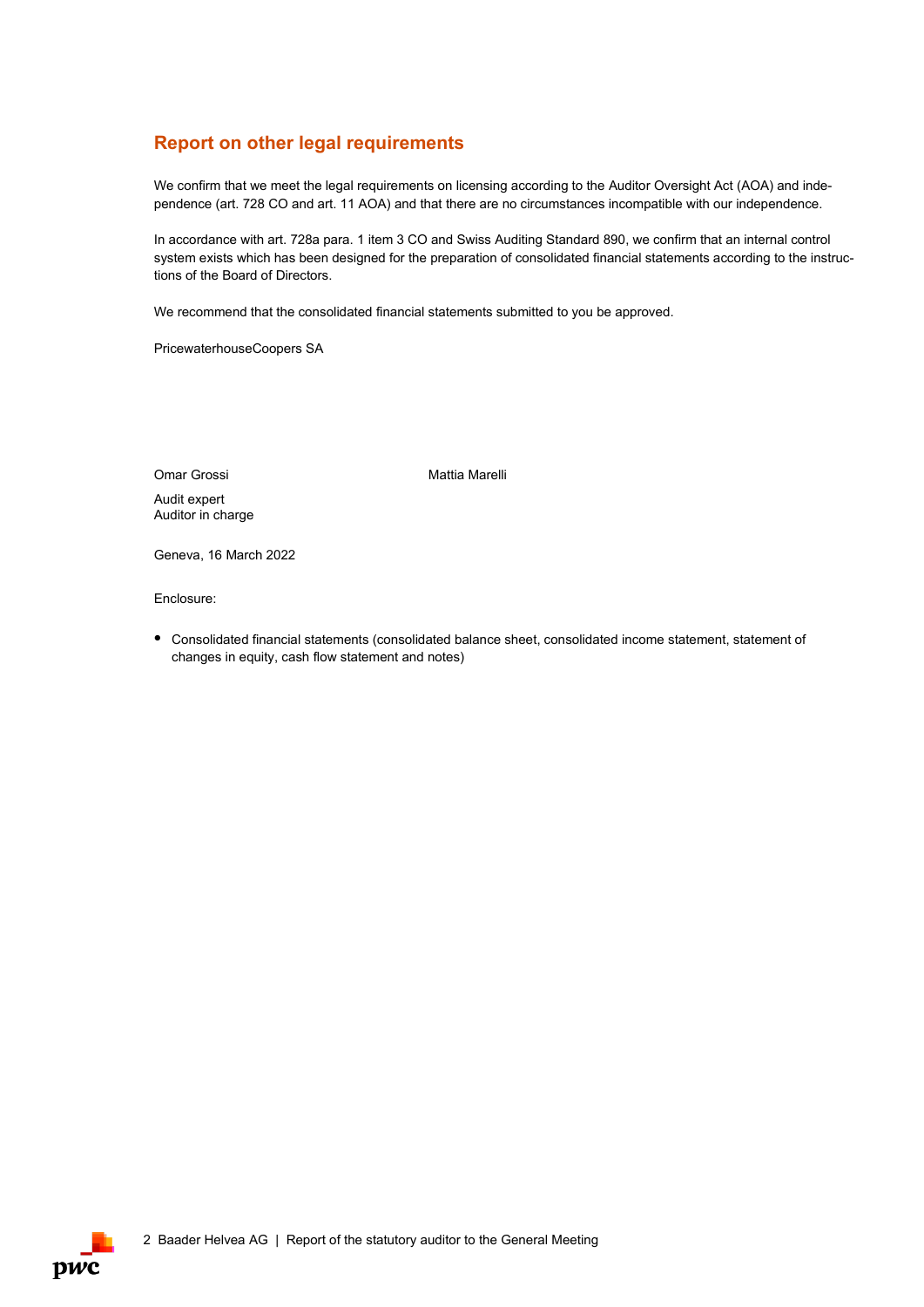# **CONSOLIDATED BALANCE SHEET AS AT 31st DECEMBER 2021**

| <b>ASSETS</b>                                                                                        | <b>Notes</b>     | 31.12.2021<br>(in CHF) | 31.12.2020<br>(in CHF) |
|------------------------------------------------------------------------------------------------------|------------------|------------------------|------------------------|
| Amouts due from banks                                                                                | 6.6              | 10'864'232             | 9'631'051              |
| Amounts due from customers                                                                           | 6.1 / 6.6        | 6'851'506              | 846'872                |
| Trading portfolio assets                                                                             | 6.2              | 6'210'894              | 287'966                |
| Accrued income and prepaid expenses                                                                  |                  | 1'589'784              | 1'610'043              |
| Tangible fixed assets                                                                                | 6.4              | 97'550                 | 53'149                 |
| Other assets                                                                                         | 6.5              | 199'927                |                        |
| <b>Total assets</b>                                                                                  |                  | 25'813'893             | 12'429'081             |
| Total subordinated claims<br>of which subject to mandatory conversion and/or debt waiver             |                  |                        |                        |
| <b>LIABILITIES</b>                                                                                   |                  | 31.12.2021<br>(in CHF) | 31.12.2020<br>(in CHF) |
| Amounts due to banks                                                                                 |                  | 6'306'845              | 286'872                |
| Amounts due in respect of customer deposits                                                          |                  | 6'210'894              | 287'966                |
| Accrued expenses and deferred income                                                                 |                  | 1'471'514              | 1'413'363              |
| Other liabilities                                                                                    | 6.5              | 82'431                 | 39'861                 |
| Provisions                                                                                           | 6.8              | 294'657                | 264'657                |
| Share capital                                                                                        | 6.9 / 6.11       | 6'497'400              | 6'497'400              |
| Retained earnings carried forward                                                                    |                  | 5'604'669              | 4'366'939              |
| Currency translation reserves                                                                        |                  | -1'870'925             | -1'965'707             |
| Profit / (Loss) for the year                                                                         |                  | 1'216'408              | 1'237'730              |
| <b>Total liabilities</b>                                                                             |                  | 25'813'893             | 12'429'081             |
| <b>Total subordinated liabilities</b><br>of which subject to mandatory conversion and/or debt waiver |                  |                        |                        |
| OFF-BALANCE SHEET TRANSACTIONS                                                                       |                  |                        |                        |
| Contingent liabilities<br>Irrevocable commitments                                                    | 6.1 / 7.1<br>6.1 | 145'000<br>2'000       | 145'000<br>2'000       |

BAADER HELVEA AG Zurich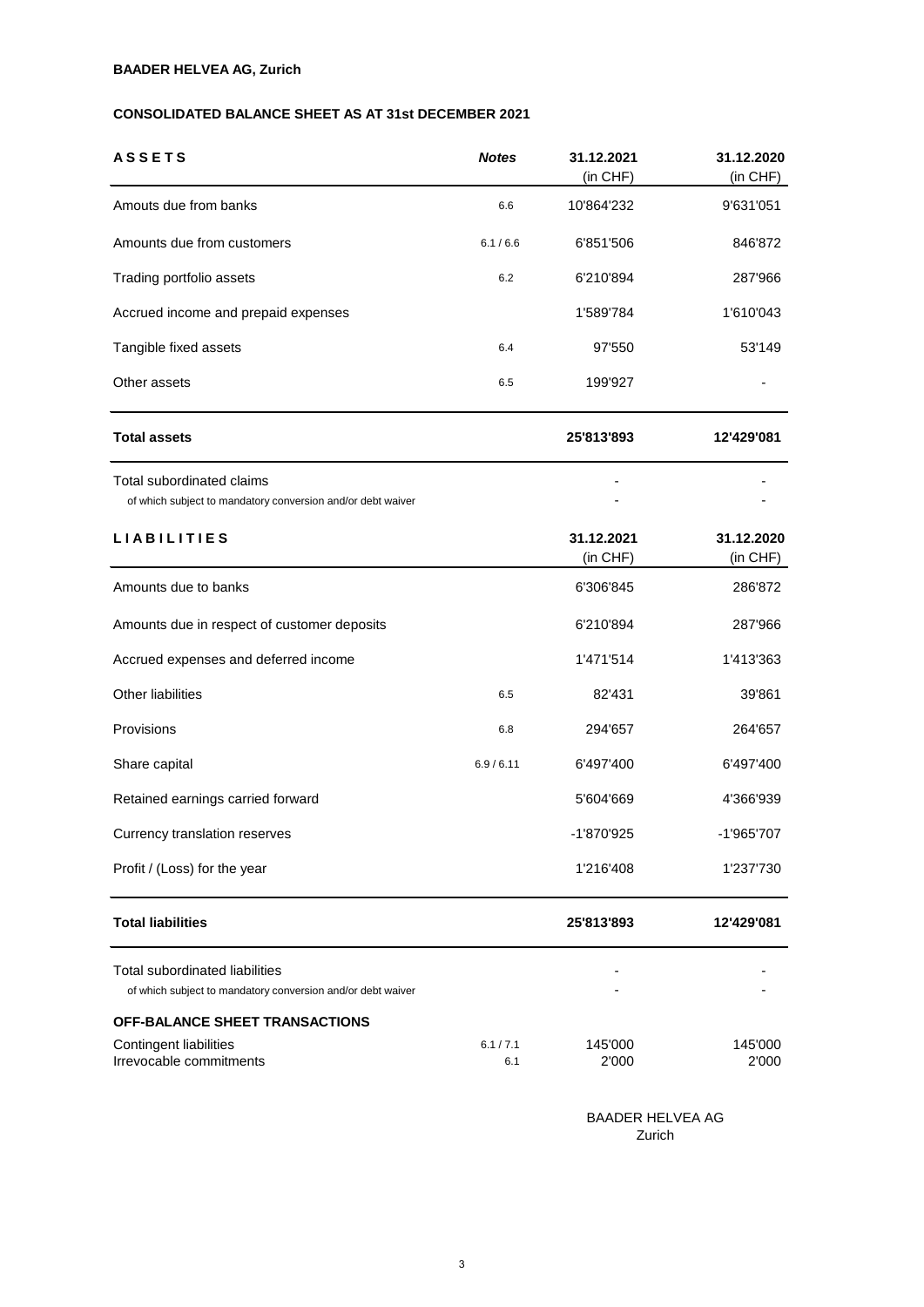# **CONSOLIDATED INCOME STATEMENT**

# **for the year ended 31st December 2021 Notes 2021 2020** (in CHF) (in CHF) **Results from interest operations** Interest and discount income and  $\overline{8.2}$  -9'813 -18'899 Interest expense -48'224  *-14'839 -67'123* 14'563'149 13'994'938 Commission income from other services 889'462 185'693 Commission expense  $-6'006'411$  -4'918'305  *9'446'200 9'262'326 Result from trading activities and the fair value option* 8.1 *-41'388 -29'141* **Operating expenses** Personnel expenses 2.3 2.3 2.4'262'890 -4'041'006 General and administrative expenses 6.4 by 3'640'699 contract and administrative expenses *Subtotal operating expenses -7'903'589 -7'594'682 Value adjustments on participations and depreciation and amortisation of tangible fixed assets and intangible assets -39'982 -39'521 -32'533 -279'584 Operating result 1'413'869 1'252'275* Taxes 8.7 -197'461 -14'545 Commission income from securities trading and investment activities *Subtotal result from commission business and services Change to provisions and other value adjustments, and losses Subtotal net result from interest operations* **Result from commission business and services**

*Profit / (Loss) for the year 1'216'408 1'237'730*

BAADER HELVEA AG Zurich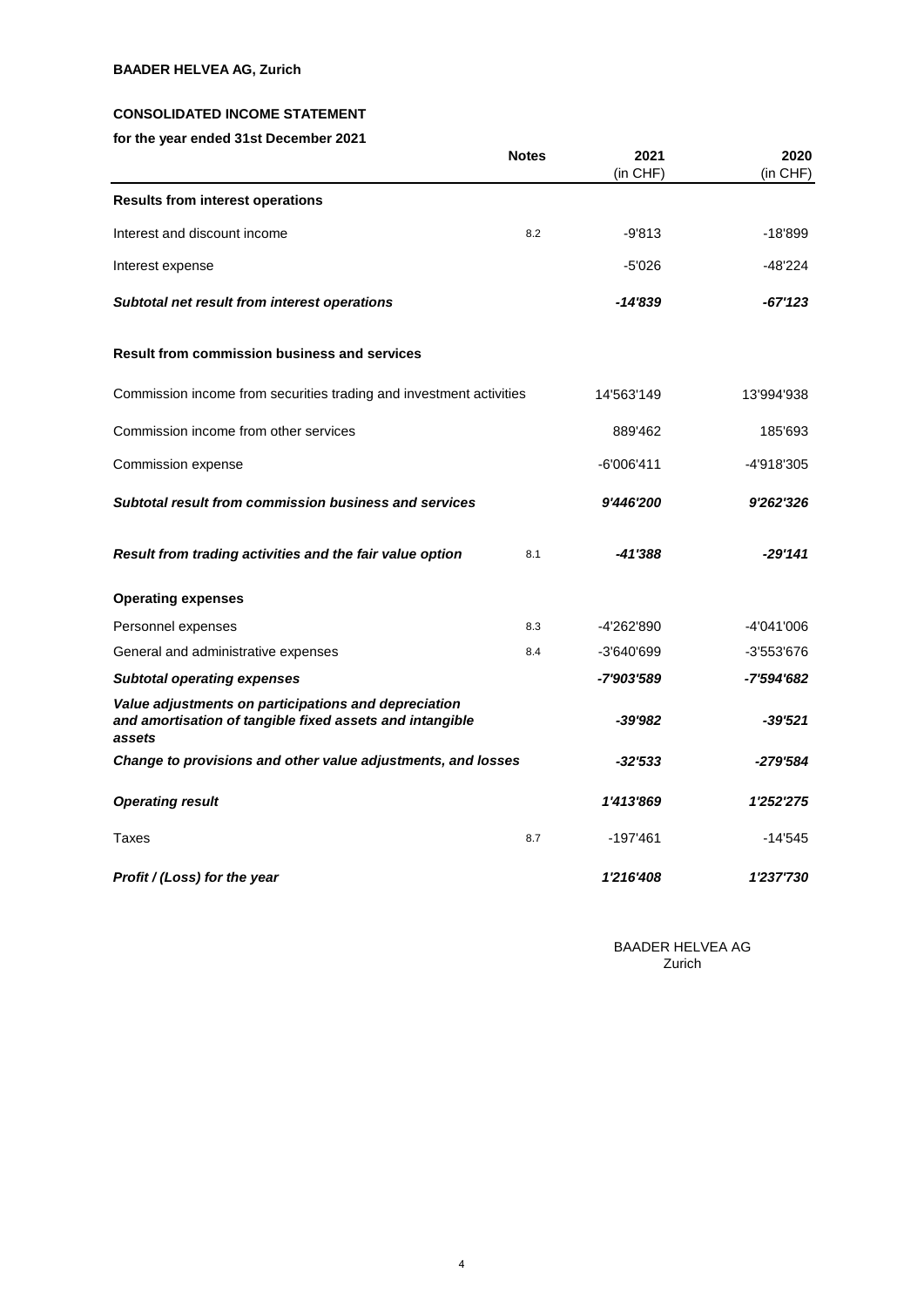# **STATEMENT OF CHANGES IN EQUITY**

| (in CHF)                                                                                                      | Com-<br>pany's<br>capital | Re-<br>tained<br>earnings<br>carried<br>forward | Curren-<br>cy transla-<br>tion<br>reserve | Own<br>shares | <b>Result</b><br>of the<br>period | <b>Total</b> |
|---------------------------------------------------------------------------------------------------------------|---------------------------|-------------------------------------------------|-------------------------------------------|---------------|-----------------------------------|--------------|
| <b>Equity at</b><br>1 January 2021                                                                            | 6'497'400                 | 4'366'939                                       | -1'965'707                                |               | 1'237'730                         | 10'136'362   |
| Appropriation of retained earnings 2020<br>- Dividend<br>- Net change in retained earnings<br>carried forward |                           | 1'237'730                                       |                                           |               | -1'237'730                        |              |
| Purchase of own shares<br>(at acquisition cost)                                                               |                           |                                                 |                                           |               |                                   |              |
| Sale of own shares<br>(at acquisition cost)                                                                   |                           |                                                 |                                           |               |                                   |              |
| Profit from sale of own shares                                                                                |                           |                                                 |                                           |               |                                   |              |
| Currency translation differences                                                                              |                           |                                                 | 94'782                                    |               |                                   | 94'782       |
| Capital increase                                                                                              |                           |                                                 |                                           |               |                                   |              |
| Allocated to reserves for general<br>banking risks                                                            |                           |                                                 |                                           |               |                                   |              |
| Profit 2021                                                                                                   |                           |                                                 |                                           | ä,            | 1'216'408                         | 1'216'408    |
| <b>Equity at</b><br>31 December 2021                                                                          | 6'497'400                 | 5'604'669                                       | -1'870'925                                | -             | 1'216'408                         | 11'447'552   |

BAADER HELVEA AG Zurich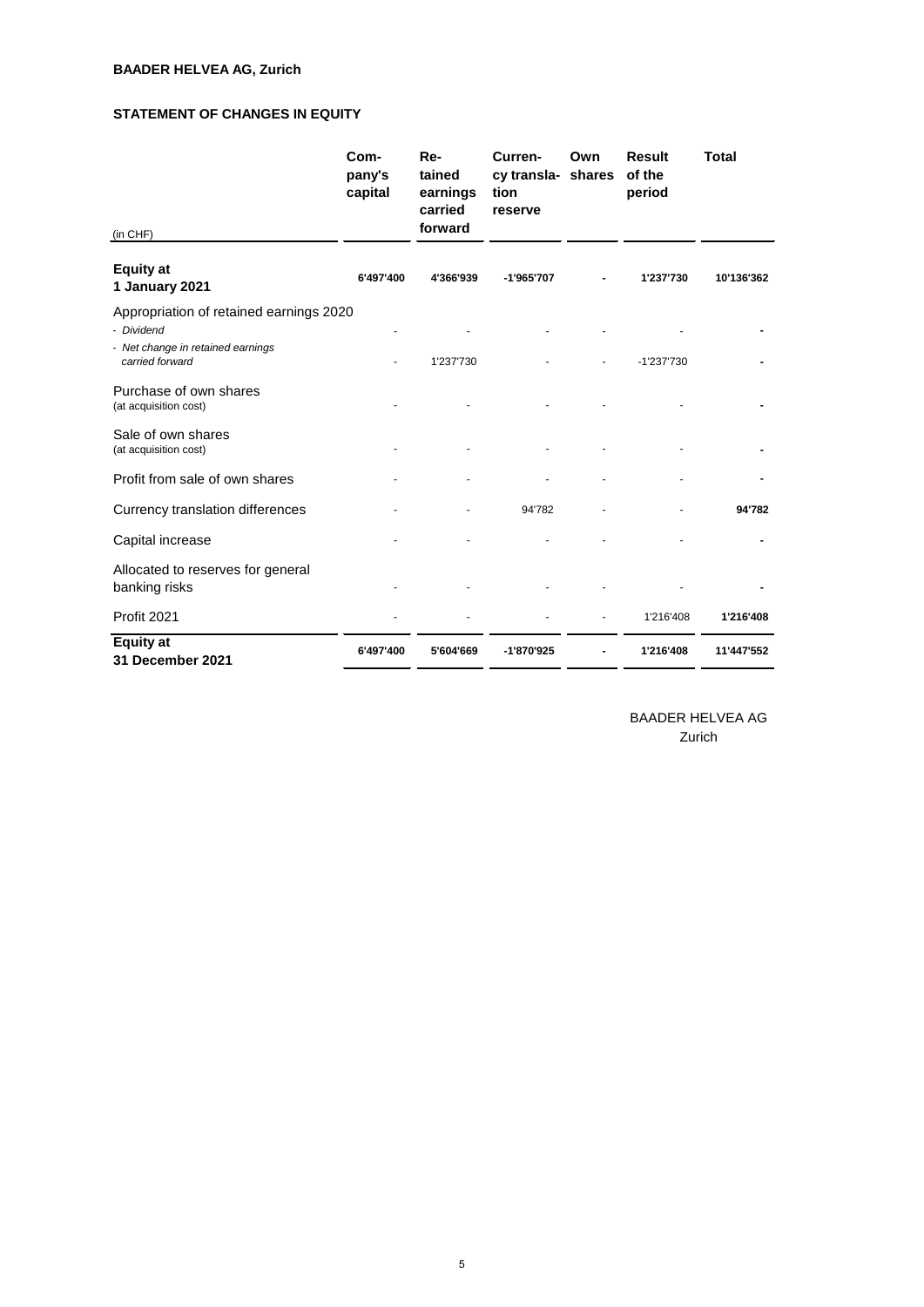# **CASH FLOW STATEMENT**

|                                                                                                             |                    | 2021                | 2020               |                     |  |
|-------------------------------------------------------------------------------------------------------------|--------------------|---------------------|--------------------|---------------------|--|
| (in CHF)                                                                                                    | <b>Cash inflow</b> | <b>Cash outflow</b> | <b>Cash inflow</b> | <b>Cash outflow</b> |  |
| Cash flow from operating activities (internal<br>financing)                                                 |                    |                     |                    |                     |  |
| Result of the period<br>Value adjustements on participation and                                             | 1'216'408          |                     | 1'237'730          |                     |  |
| depreciation and amortisation of tangible fixed<br>assets and intangible assets                             | 39'982             |                     | 39'521             |                     |  |
| Provisions and other value adjustments                                                                      | 30'000             |                     | 264'657            |                     |  |
| Accrued income and prepaid expenses                                                                         | 20'259             |                     | 358'931            |                     |  |
| Accrued expenses and deferred income                                                                        | 58'151             |                     | 244'332            |                     |  |
| Other assets                                                                                                |                    | 199'927             | 342                |                     |  |
| <b>Other liabilities</b>                                                                                    | 42'570             |                     |                    | 46'121              |  |
| <b>Subtotal</b>                                                                                             | 1'407'370          | 199'927             | 2'145'513          | 46'121              |  |
| Cash flow from shareholder's equity<br>transactions                                                         |                    |                     |                    |                     |  |
| Share capital                                                                                               |                    |                     | 497'400            |                     |  |
| Currency translation reserve                                                                                | 94'782             |                     |                    | 280'047             |  |
| <b>Subtotal</b>                                                                                             | 94'782             |                     | 497'400            | 280'047             |  |
| Cash flow from transactions in respect of<br>participations, tangible fixed assets and<br>intangible assets |                    |                     |                    |                     |  |
| Tangible fixed assets                                                                                       |                    | 84'383              | 4'614              |                     |  |
| <b>Subtotal</b>                                                                                             |                    | 84'383              | 4'614              |                     |  |
| Cash flow from banking operations                                                                           |                    |                     |                    |                     |  |
| <b>Short-term business</b>                                                                                  |                    |                     |                    |                     |  |
| Amounts due to banks                                                                                        | 6'019'973          |                     |                    | 3'000'477           |  |
| Amounts due in respect of customer<br>$\bullet$<br>deposits                                                 | 5'922'928          |                     |                    | 473'785             |  |
| Amounts due from banks<br>$\bullet$                                                                         |                    | 1'233'181           | 181'626            |                     |  |
| Amounts due from customers<br>$\bullet$                                                                     |                    | 6'004'634           | 497'492            |                     |  |
| Trading portfolio assets                                                                                    |                    | 5'922'928           | 473'785            |                     |  |
| Liquidity                                                                                                   |                    |                     |                    |                     |  |
| Liquid assets                                                                                               |                    |                     |                    |                     |  |
| <b>Subtotal</b>                                                                                             | 11'942'901         | 13'160'743          | 1'152'903          | 3'474'262           |  |
| <b>Total</b>                                                                                                | 13'445'053         | 13'445'053          | 3'800'430          | 3'800'430           |  |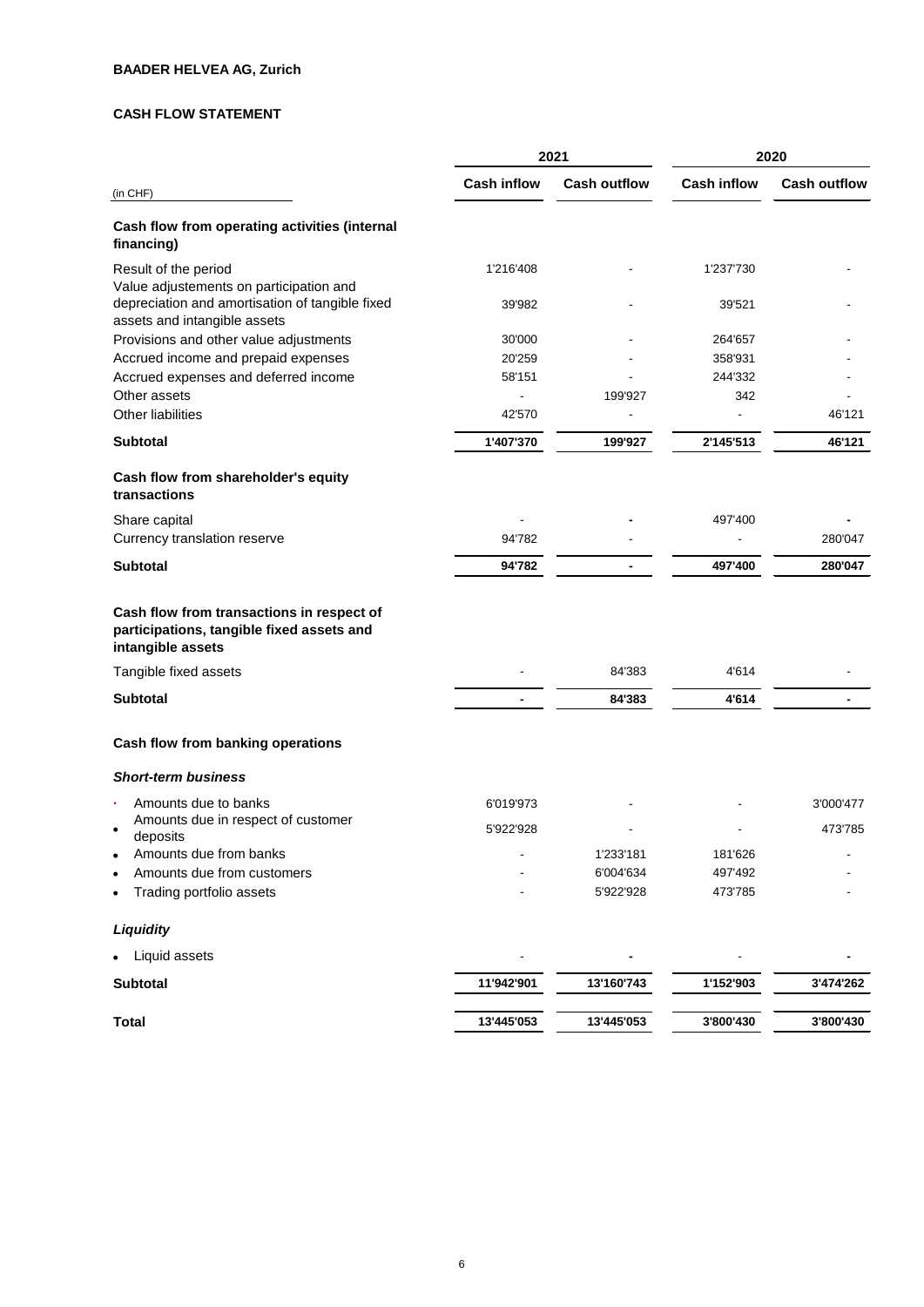# *1. Presentation of the Group business activities*

#### **General remarks**

BAADER HELVEA AG is the headquarter for Baader Helvea group (« the Group »). The Group's subsidiaries main business activities involve undertaking financial analysis and research, and acting as intermediaries on behalf of institutional clients in trading securities on Swiss and foreign stock exchanges or on other organized financial markets. The Group reserves the right to undertake such business operations for its own account.

The Group is mainly active in the locations of Zurich, London and New York. The Group's registered head office is located in Zurich. Total headcount for Baader Helvea Group was 22 at year-end (2020: 18).

Baader Helvea AG is responsible for the consolidated supervision of the Baader Helvea group.

#### **Commission business and services**

Fee-based transactions and services provided to a client-base of institutional investors form the cornerstone of the Group's business activities. These transactions chiefly involve the trading of securities on behalf of clients.

#### **Brokerage transactions**

The Baader Helvea Group engages in the dealing of securities as an intermediary (back-to-back). As the Group operates as an intermediary, whenever a counterparty does not honor its obligations at the agreed settlement date, the transactions are recorded in the balance sheet. Amounts due from or to, as well as securities to be delivered or received, are therefore recorded under "Amounts due to and from banks and customers". Positions are included in the trading portfolio as a result of a delay of the counterparty in honoring its obligations at the agreed value date. In such an event, a position in trading portfolio is held temporarily by the Group until full settlement by the counterparty.

The Group does not enter into derivative contracts for its own account.

# *2. Accounting and valuation principles*

# *2.1 General principles*

The accounting and valuation principles are based on the Code of Obligations, the Banking Act and its related Ordinance as well as the FINMA Accounting ordinance and FINMA circular 20/1. The accompanying true and fair view consolidated financial statements present the economic situation of the Group such that a third party can form a fair opinion.

In the notes, the individual figures are rounded for publication, but the calculations are based on the non-rounded figures. Thus small rounding differences can arise.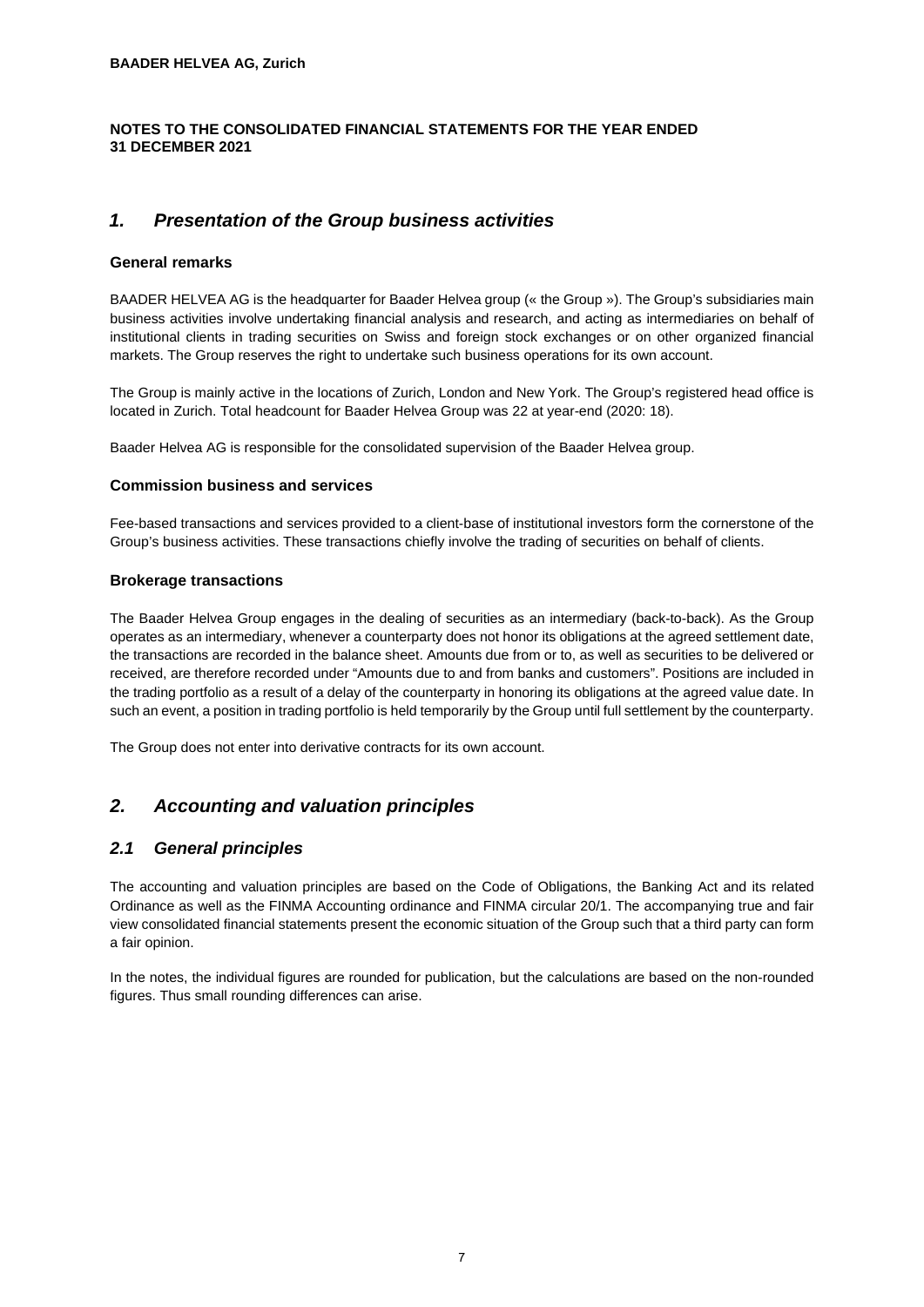# *2. Accounting and valuation principles (cont.)*

# *2.2 Scope of consolidation*

Baader Helvea AG is the headquarter of the Baader Helvea group. The group comprises Baader Helvea AG, which is responsible for the management of the group's operations, Baader Helvea Inc., New York and Baader Helvea Ltd, London, both held 100% by Baader Helvea AG.

The consolidated accounts include Baader Helvea AG as well as those entities where it exercises a direct or indirect control, namely Baader Helvea Inc., New York and Baader Helvea Ltd, London.

| <b>Consolidated entities</b> |     | Capital (in thousand) |       | <b>Participation (%)</b> |      |
|------------------------------|-----|-----------------------|-------|--------------------------|------|
| Name and location            |     | 2021                  | 2020  | 2021                     | 2020 |
| Baader Helvea Inc, New York  | USD | 1'865                 | 1'865 | 100                      | 100  |
| Baader Helvea Ltd, London    | GBP | 800                   | 800   | 100                      | 100  |

# *2.3 Method of consolidation*

Whether directly or indirectly controlled, all Group Companies active in the banking and financial services segments are undertaken in a series of steps in prior years.

The above mentioned companies were fully consolidated.

The consolidation period is the calendar year. All Companies included in the scope of consolidation close their accounts on December 31.

# *2.4 General valuation principles*

The financial statements are prepared on the assumption of an ongoing concern. The accounting is therefore based on going-concern values.

Items are be entered on the balance sheet as assets if, based on past events, they may be disposed of, a cash inflow is probable and their value can be reliably estimated. If a reliable estimate is not possible, then it is a contingent asset, which is commented in the notes.

Items are entered on the balance sheet as liabilities if they have arisen due to past events, a cash outflow is probable and their value can be reliably estimated. If a reliable estimate is not possible, then it is a contingent liability, which is commented in the notes.

The disclosed balance sheet items are valued individually.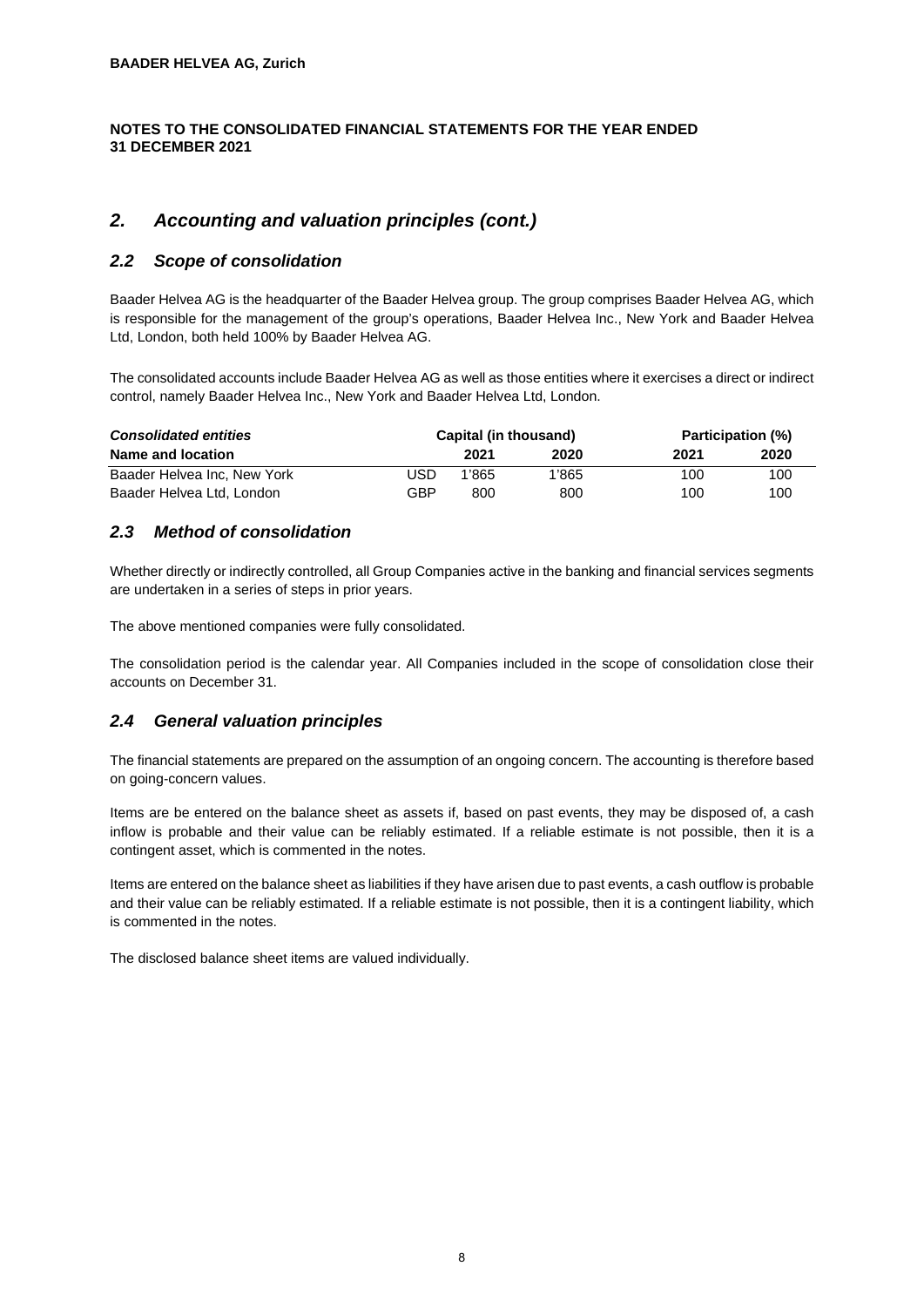# *2. Accounting and valuation principles (cont.)*

## *2.4 General valuation principles (cont.)*

In principle, neither assets and liabilities nor expenses and income are offset. Accounts receivable and accounts payable are offset in the following cases:

- Accounts receivable and accounts payable are offset if they concern the same type of transaction with the same counterparty in the same currency and they have an identical or earlier due date and do not lead to any counterparty risk.
- The amounts of own shares and cash bonds are offset with the corresponding item in the liabilities.
- Deduction of value adjustments from the corresponding asset item.
- Offsetting of positive and negative changes in book value with no income effect in the current period in the compensation account.
- Positive and negative replacement values of derivative financial instruments with the same counterparty are offset, if there are recognised and legally enforceable netting agreements in place.

#### *Financial instruments*

#### **Amounts due from banks and amounts due from customers**

Amounts due from banks and amounts due from customers are recognised at their nominal value less any necessary value adjustments.

Doubtful receivables, i.e. obligations entered into with clients for which the debtor is unlikely to meet its future obligations, are valued individually and depreciated by means or individual value adjustments. The depreciation of doubtful receivables is determined by the difference between the book value of the receivable and the anticipated recoverable amount. The anticipated recoverable amount is the liquidation value (estimated net realisable value minus the costs of retention and liquidation). In doing so, the entire liability of the client or the economic entity has to be checked for any counterparty risk.

If a receivable is classed as entirely or partially irrecoverable or a receivable is waived, the receivable is derecognised by booking it against the corresponding value adjustment.

If recovered amounts from receivables written off in earlier periods cannot be used immediately for other value adjustments of the same type, they are recognised in "Change in value adjustments for default risk and losses from interest operations" in the income statement.

#### **Amounts due to banks**

These items are to be recognised at their nominal value.

#### **Trading portfolio assets and trading portfolio liabilities**

Trading portfolio comprise securities held temporarely by the Group until full settlement by the counterparty.

The trading portfolio and liabilities items relating to trading operations are valued and recognised at fair value in principle. Fair value is the price based on a price-efficient and liquid market or the price calculated using a valuation model.

If a fair value cannot be determined, the valuation and recognition is based on the lower of cost or market principle.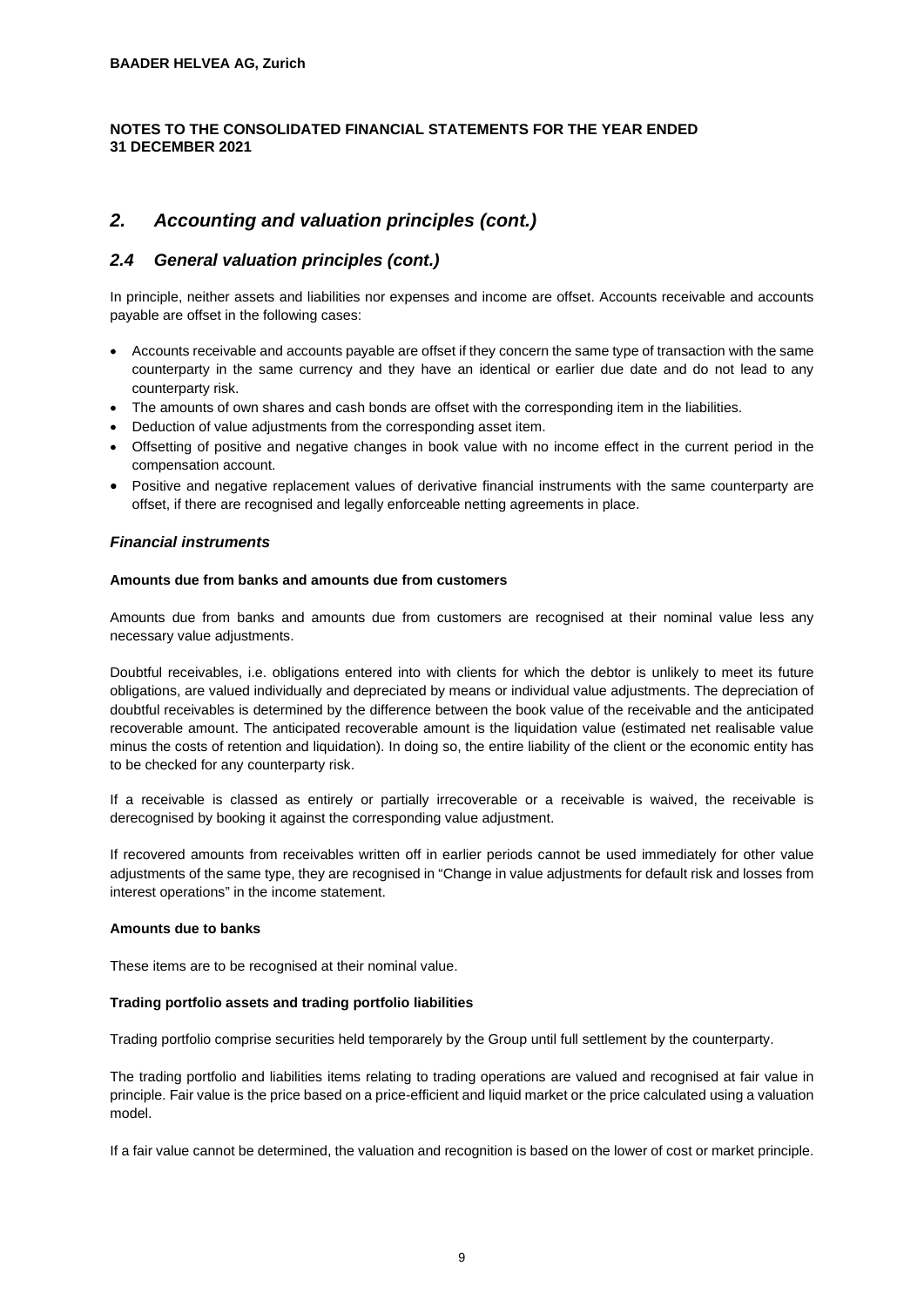# *2. Accounting and valuation principles (cont.)*

## *2.4 General valuation principles (cont.)*

#### *Tangible fixed assets*

Investments in tangible fixed assets are capitalised as an asset if they are used for more than one accounting period.

Tangible fixed assets are recognised at acquisition cost minus the scheduled accumulated amortisation over the estimated operating life.

Tangible fixed assets are amortised at a consistent rate (straight-line amortisation) over a prudent estimated operating life via the item "Value adjustments on participations and depreciation and amortisation of tangible fixed assets and intangible assets". The estimated operating lives of specific categories of tangible fixed assets are as follows :

| Asset class                                                     | <b>Operating life</b> |
|-----------------------------------------------------------------|-----------------------|
| Plant, property, equipment                                      | 5 years               |
| Software, computer / IT / Communications hardware and equipment | 3 years               |

Any fixed asset impairment would be based on indicators reflecting a cessation of use of the respective asset (for example, in the event of a substantial reduction in staff numbers). If any such indicators exist, the recoverable amount is calculated. The recoverable amount is calculated for each individual asset. An asset is impaired if its carrying amount exceeds its recoverable amount.

If the asset is impaired, the book value is reduced to match the recoverable value and the impairment is charged via the item "Value adjustments on participations and depreciation and amortisation of tangible assets and intangible assets".

If the impairment test shows that the operating life of a tangible asset has changed, the residual carrying amount should be depreciated systematically over the newly estimated useful life.

Realised gains from the sale of tangible fixed assets are recorded via the item "Extraordinary income" and realized losses are recorded via the item "Extraordinary expenses".

#### *Provisions*

Legal and factual obligations are valued regularly, if an outflow of resources is likely and can be reliably estimated, a corresponding provision must be created.

Existing provisions are reassessed at each balance sheet date. Based on this reassessment, the provisions are increased, left unchanged or released. Positions are recorded as follows via the individual items in the income statement:

- Pension provision: "Personnel expenses"
- Other provisions: "Changes to provisions and other value adjustments and losses", except provisions for restructuring

Provisions are released via the income statement if they are no longer needed on business grounds and cannot be used for other similar purposes at the same time.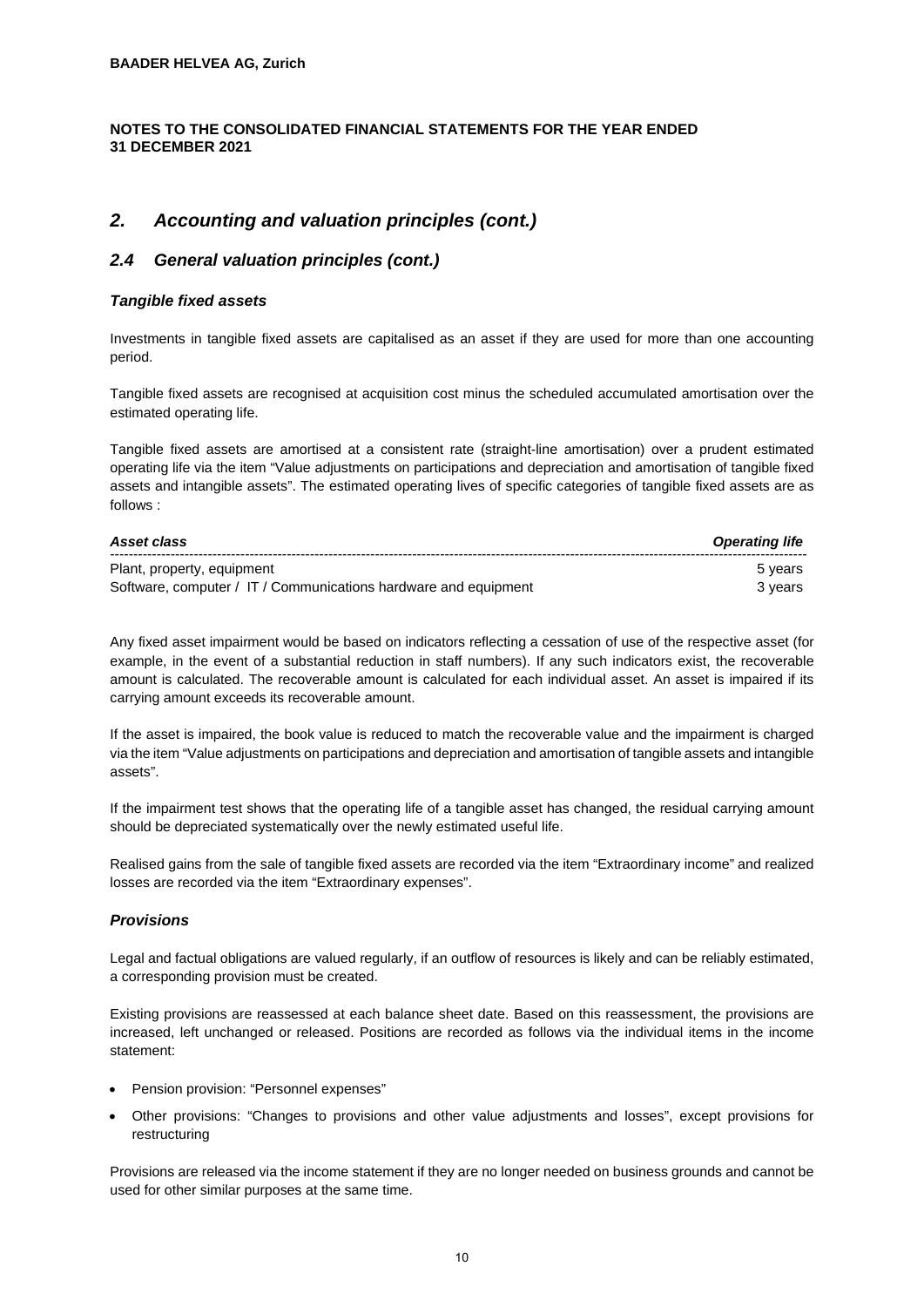# *2. Accounting and valuation principles (cont.)*

# *2.4 General valuation principles (cont.)*

#### **Taxes**

#### *Current taxes*

Current income taxes are recurring, usually annual, taxes on profits and capital. Transaction-related taxes are not included in current taxes.

Liabilities from current income and capital tax are disclosed via the item "Accrued expenses and deferred income".

Expense due to income and capital tax is disclosed in the income statement via the item "Taxes".

#### *Off-balance-sheet transactions*

Off-balance-sheet disclosures are at nominal value. Provisions are created in the liabilities in the balance sheet for foreseeable risks.

#### *Pension benefit obligations*

The employees of Baader Helvea AG participate in a pension fund. When preparing the year-end accounts, the Group assesses whether there is an economic benefit or economic obligation arising from a pension fund as of the balance sheet date. The assessment is based on the contracts and financial statements of the pension funds (established under Swiss GAP FER 26 in Switzerland) and other calculations that present a true and fair view of the financial situation as well as the actual over or underfunding for each pension fund.

Group employees in other countries are covered by pension schemes for which the employer has no obligation apart from the payment of annual contributions.

## *2.5 Change of the accounting and valuation principles*

There have been no change in the accounting and valuation principles.

## *2.6 Recording of business transactions*

All business transactions concluded up to the balance sheet date are recorded as of their trade date (trade date accounting) and valued according to the above-mentioned principles. Any foreign exchange spot transactions and foreign exchange forwards entered into but not yet fulfilled are recorded in accordance with the settlement date accounting method.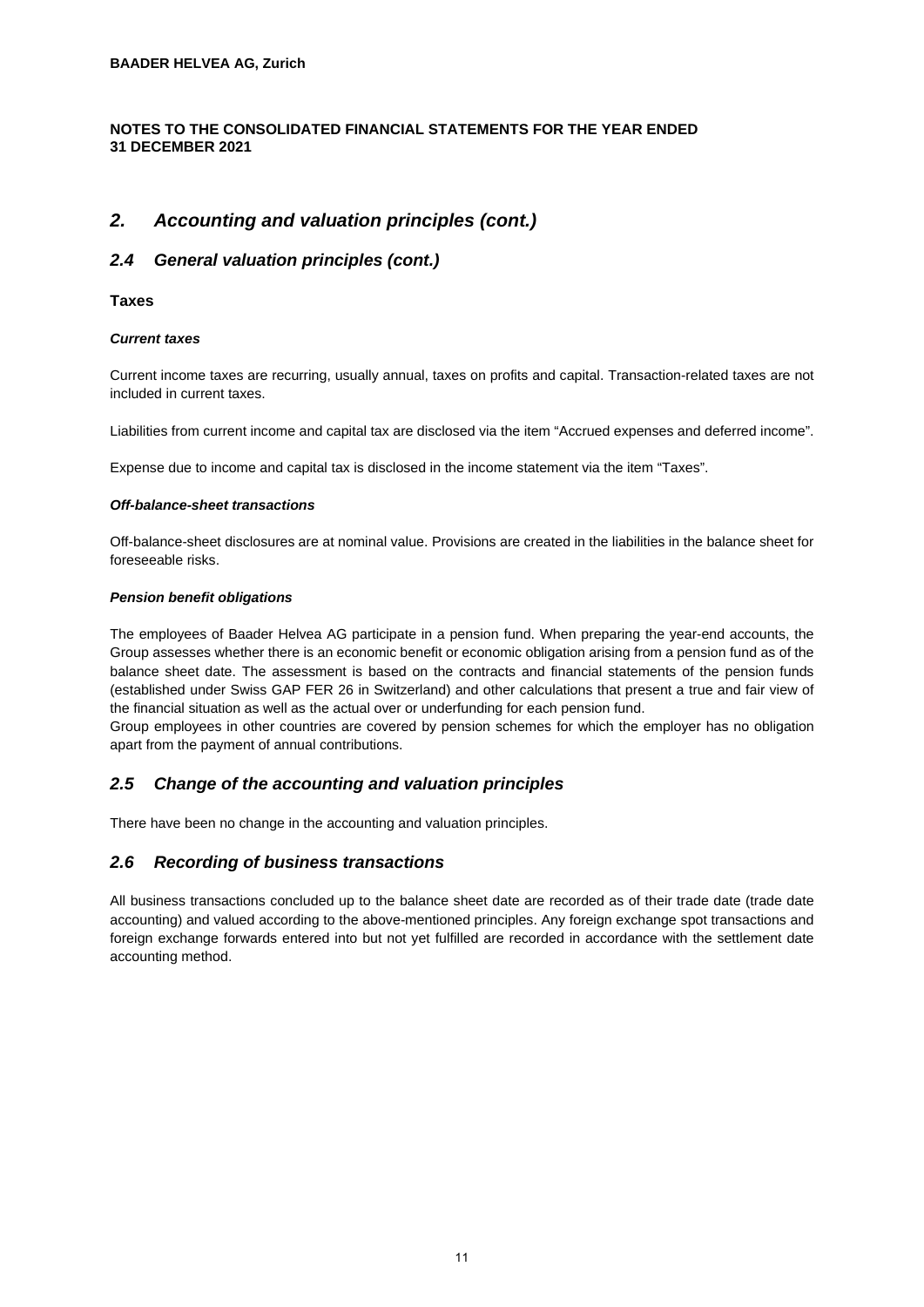# *2. Accounting and valuation principles (cont.)*

## *2.7 Treatment of translation differences of foreign currencies*

Transactions in foreign currencies are recorded at the respective daily exchange rate. Assets and liabilities are translated as of the balance sheet date using the closing rate on the balance sheet date. The price gain or loss resulting from the currency translation is recorded via the item "Result from trading activities and the fair value option".

For the foreign currency translation, the following exchange rates were used:

|            | 31.12.2021<br><b>Closing rate</b> | 31.12.2021<br>Average rate | 31.12.2020<br><b>Closing rate</b><br> | 31.12.2020<br>Average rate |
|------------|-----------------------------------|----------------------------|---------------------------------------|----------------------------|
| <b>USD</b> | 0.911150                          | 0.916612                   | 0.883950                              | 0.935981                   |
| <b>GBP</b> | 1.234107                          | 1.257404                   | 1.208315                              | 1.2042273                  |
| EUR        | 1.036160                          | not applicable             | 1.081557                              | not applicable             |

# *3. Risk management*

The Group, like any other financial institute, is subject to various banking-specific risks: credit, market and liquidity risks as well as operational and legal risks. The monitoring identification, measurement and management of these risks is a priority for the Group.

The Group's primary goal is to maintain its good reputation. The risk capacity is set in such a way that the Group complies with the statutory capital adequacy requirements, even if under the influence of diverse negative events.

The key elements of risk management are:

- a comprehensive risk policy:
- the use of recognised risk measurement and risk management principles;
- the definition of various risk limits and corresponding monitoring and reporting measures;
- ensuring timely and comprehensive reporting on all risks:
- the allocation of adequate financial and human resources to the risk management; and
- highlighting risk awareness at all management levels.

The respective Boards are the supreme organ of the risk management organization. It specifies the risk policy and, as part of this, define the risk philosophy, risk measurement and risk management. The respective Boards approve the strategic risk limits based on the risk capacity and it monitor compliance with the limits as well as the implementation of the risk policy. To fulfil its monitoring duties, a comprehensive risk report is submitted to the respective Boards. The internal reports ensure adequate reporting at all levels.

Management is responsible for the execution of the policies approved by the respective Boards. It ensures a suitable risk management organization is in place as well as the use of an adequate risk monitoring system. Adequate reporting at all levels is ensured by the internal reports. The risk control unit is independent of business operations and monitors the market risks incurred. In addition, the risk control unit coordinates all risk reporting.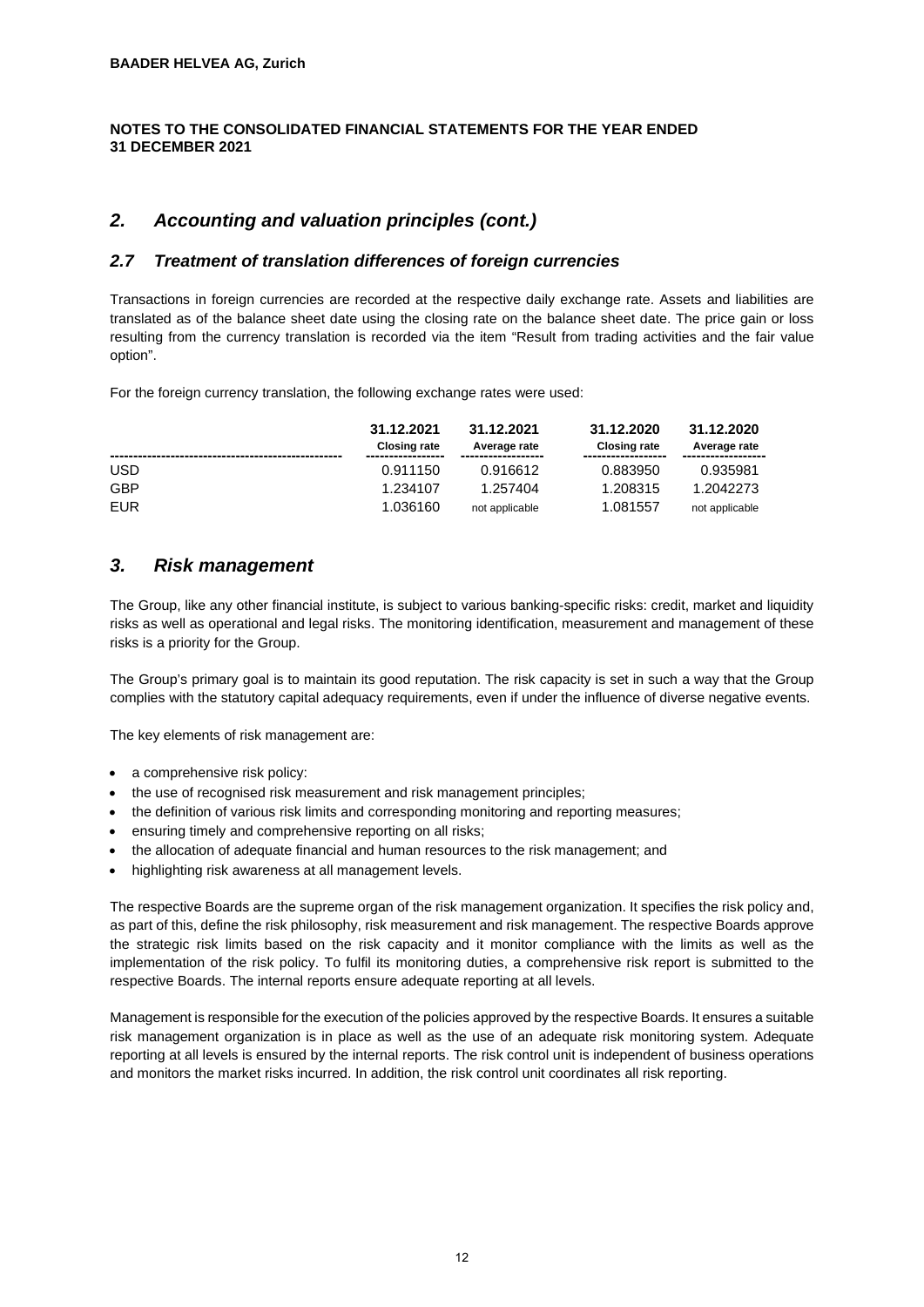## *3. Risk management (cont.)*

## *3.1 Credit risk*

#### *Counterparty risk*

The Group only executes agency trades on behalf of its clients. A trading limit system is used to manage the counterparty and default risks. The group works exclusively with reputable institutional counterparties. Before entering into a business relationship with a counterparty in interbank business, the group performs a comprehensive assessment of the counterparty risk. The limit depends significantly on the rating and on the capital adequacy of the counterparty. Risk Control monitors compliance with the limits on a daily basis.

A review of the appropriate classification of the counterparties and, thus, of the set limits is performed, on a quarterly basis. Additionally, Risk Control monitors on an ongoing basis the developments in counterparties' ratings.

#### *3.2 Interest rate risk*

In principle, the Group's business operations do not expose it to any significant risks arising from adverse movements in interest rate.

## *3.3 Other market risk*

#### *Currency risks*

By the very nature of its business activities, the Group does not undertake any currency-related transactions, either on the spot market or in futures. Its currency positions are subject to limits and ceilings monitored by the Group's management.

#### *Trading operations*

The basic principle that applies to processes in the trading business is the clear structural separation between the trading area and the "risk control function" and "settlement and control function" up to and including the management level. Other considerations are the ability to demonstrate 'Best Execution' process, as is the need to manage the risk of client instructions being misunderstood or entered mistakenly.

This is achieved at Group's management level through split responsibilities. This ensures that all issues are reviewed by the relevant managers, and the respective Boards as a whole will sign off on any issue.

The Group almost only trades equities on behalf of its clients, has no market making activities and does not engage in any proprietary trading.

## *3.4 Liquidity*

The liquidity strategy of the Group has been developed by the Group's management and approved by the respective Boards. Group's management ensures that the limits and objectives are complied with. Liquidity positions, the financing situation and concentration risks are reported monthly to Group's management and quarterly to the respective Boards.

Liquidity management aims to create a solid liquidity position to allow the Group to pay its obligations in a timely manner at all times. Further, the financing risk is managed through the optimization of the balance sheet structure.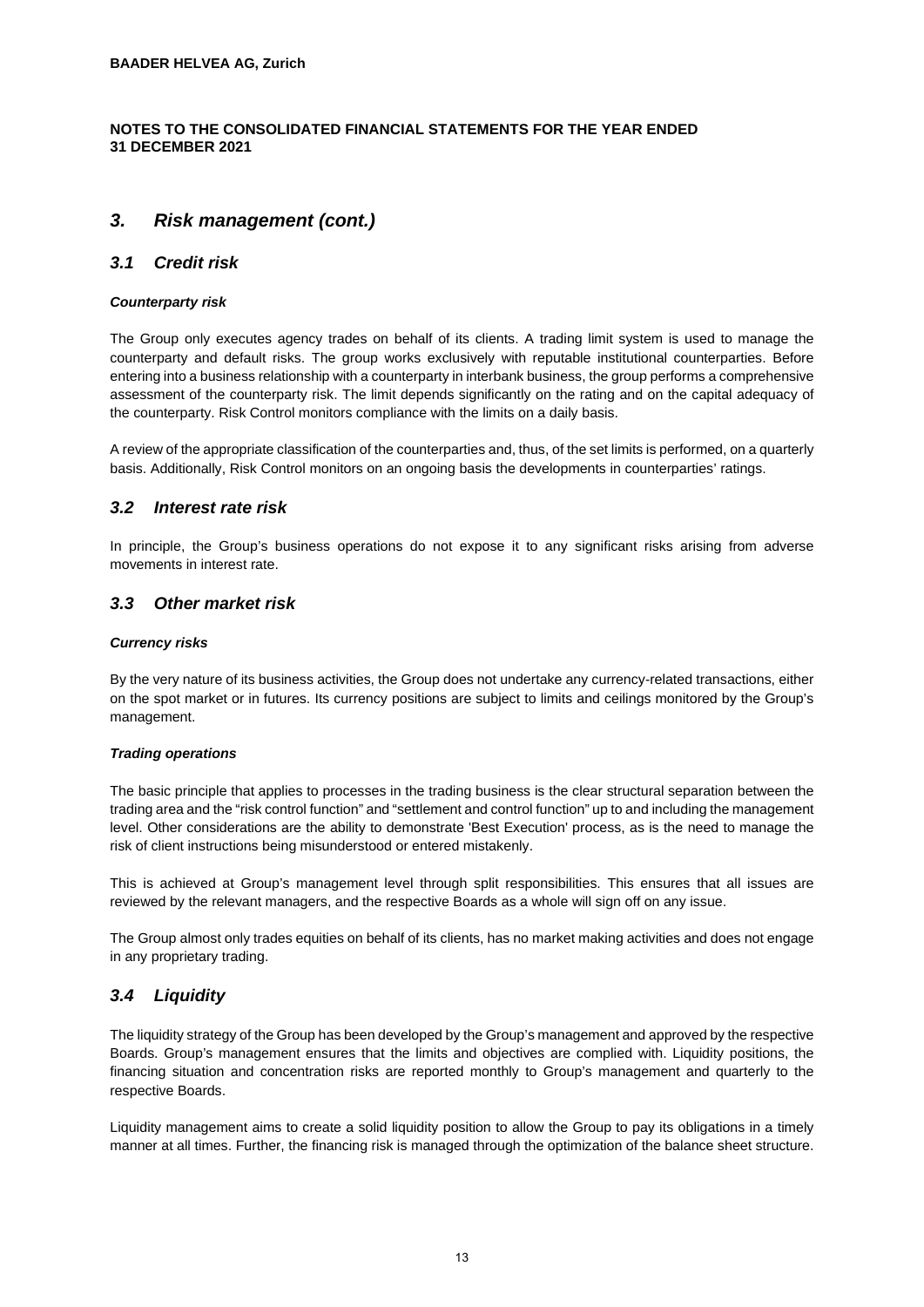# *3. Risk management (cont.)*

## *3.5 Operational risks*

Operational risks are defined as the risks of losses due to the inadequacy or failure of internal policies, people and systems or due to external events.

The assessment of operational risks and compliance risks evaluates the direct financial losses and the consequences of the loss of client trust and reputation. The primary objective of operational risk management is to ensure the trust of the clients, shareholders and regulators.

The operational risks are measured by calculating the potential extent of damages in normal and extreme cases. The Risk Control department maintains a database of cases of damages and the losses incurred. For risk management purposes, the potential losses are assigned to the various risk categories and risk-adjusted measures are defined to minimize the potential loss.

The respective Board reviews quarterly the Operational risk policy which serves as the basis for risk management. Risk-mitigation measures are implemented in the areas of process management, information security, control systems, quality and training. This also includes ensuring that operations continue in cases of internal or external events or disasters.

The key controls have been duly documented. All of the Group's departments perform as deemed necessary an assessment of the internal control processes in terms of their operational effectiveness and take any appropriate improvement measures. The effectiveness of the Business Continuity Plan is tested on an ongoing basis. The results of these review measures are included in a report on the operational risks.

## *3.6 Risk analysis, legal and reputational risks*

The head of Compliance and Risk Management monitors that the Group complies with legal requirements in force as well as its obligations with regards to the exercise of due diligence applying to financial intermediaries. He also supervises the updating of internal directives, taking into account non legislative and regulatory requirements.

Internal control and risk management matters are reviewed on a quarterly basis by the respective Boards of Directors following the receipt of specific reports made by the head of Compliance and Risk management. These reports are entity-specific and summarize regulatory developments, significant events, risk assessments and risk positions as well as providing a global overview of risk, the internal control environment and the activities of the legal entities.

The head of Compliance and Risk management monitors that the Group complies with legal requirements in force as well as its obligations with regards to the exercise of due diligence applying to financial intermediaries. He also supervises the updating of internal directives, taking into account new legislative and regulatory requirements.

# *4. Methods used for identifying default risks and determining the need for value adjustments*

Any new value adjustments and provisions needed are identified by the process described in Section 2.4. The known risk exposures already identified as at risk are reassessed at each balance sheet date and the value adjustments are adjusted, if necessary.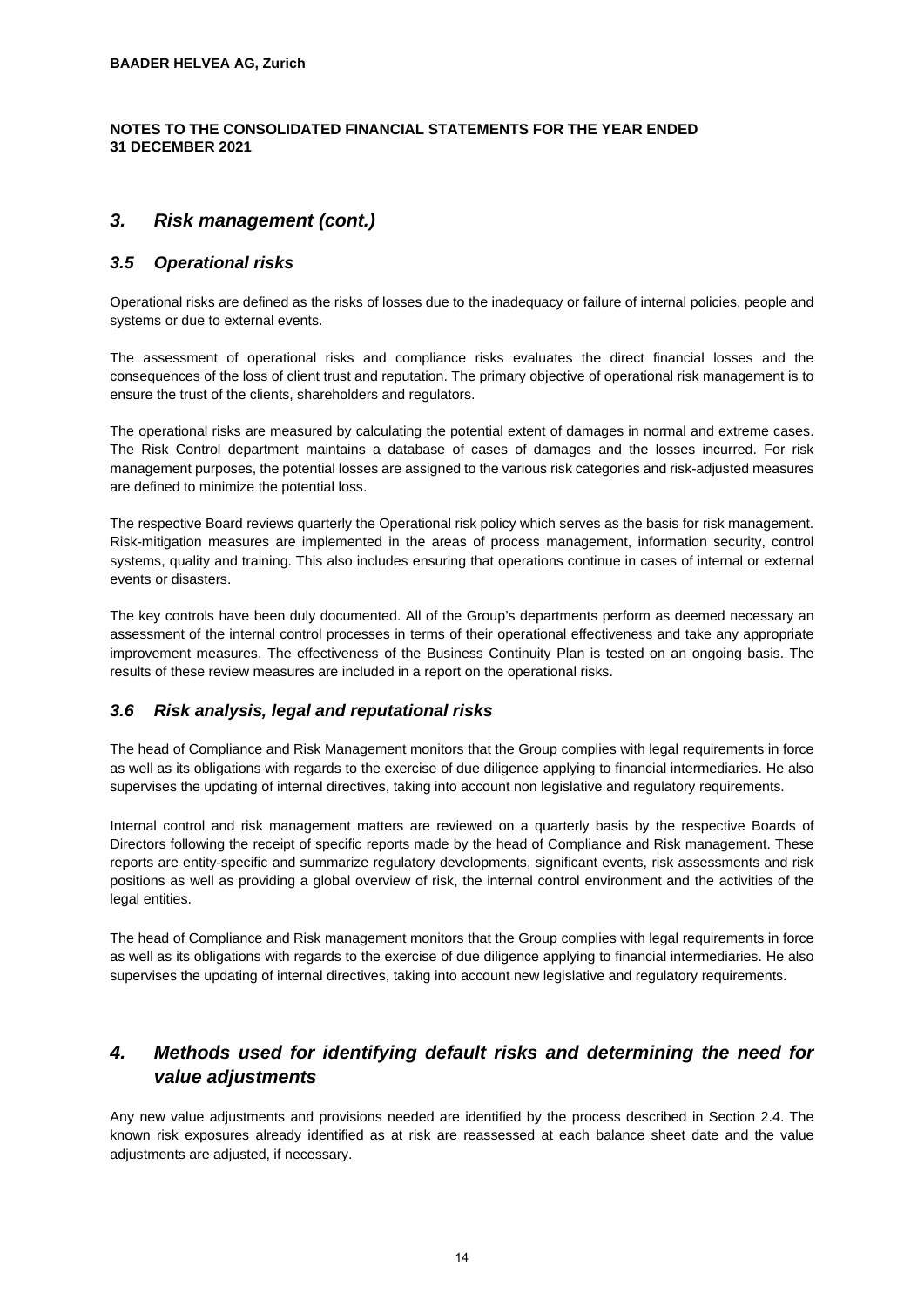# *5. Material events after the balance sheet date*

No material events occurred after the balance sheet date that could have a material impact on the financial position of the Group as of 31 December 2021.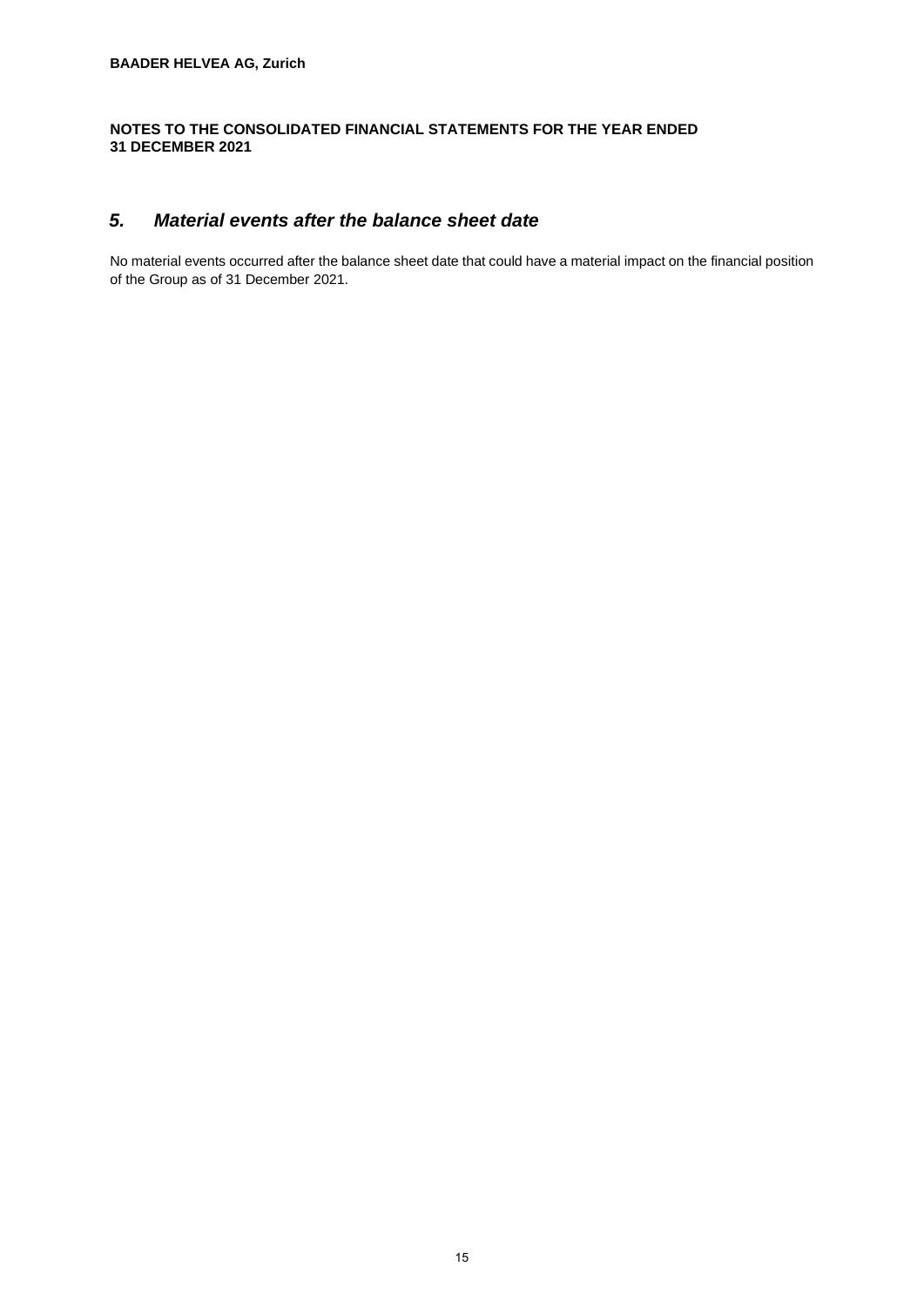# **6. Information on the balance sheet**

| 6.1<br>Collateral for loans and off-balance-sheet transactions |            |                    |                |                  |           |
|----------------------------------------------------------------|------------|--------------------|----------------|------------------|-----------|
|                                                                |            | Type of collateral |                |                  |           |
|                                                                |            | <b>Secured</b>     |                |                  |           |
|                                                                |            | by                 | Other          |                  |           |
|                                                                |            | mortgage           | collateral     | <b>Unsecured</b> | Total     |
|                                                                |            | (CHF)              | (CHF)          | (CHF)            | (CHF)     |
| Loans                                                          |            |                    |                |                  |           |
| Amounts due from customers                                     |            |                    | $\blacksquare$ | 6'851'506        | 6'851'506 |
| <b>Total loans</b>                                             | 31.12.2021 |                    | $\blacksquare$ | 6'851'506        | 6'851'506 |
|                                                                | 31.12.2020 |                    | $\blacksquare$ | 846'872          | 846'872   |
| <b>Off-balance sheet</b>                                       |            |                    |                |                  |           |
| Contingent liabilities                                         |            |                    | $\blacksquare$ | 145'000          | 145'000   |
| Irrevocable commitments                                        |            | ۰                  |                | 2'000            | 2'000     |
| <b>Total off-balance sheet</b>                                 | 31.12.2021 | $\blacksquare$     | $\blacksquare$ | 147'000          | 147'000   |
|                                                                | 31.12.2020 |                    | ٠              | 147'000          | 147'000   |
| The company has no impaired loans.                             |            |                    |                |                  |           |

| 6.2 <br><b>Trading portfolio assets</b>                  |            |            |
|----------------------------------------------------------|------------|------------|
| <b>Assets</b>                                            | 31.12.2021 | 31.12.2020 |
| <b>Trading portfolio assets</b>                          | (CHF)      | (CHF)      |
| Debt securities, money markets securities / transactions | 6'210'894  | 287'966    |
| - of wich, listed                                        | 6'210'894  | 287'966    |
| <b>Total assets</b>                                      | 6'210'894  | 287'966    |

| 6.3<br>Companies in which the Company holds a permanent direct or indirect signifiant participations<br><b>Fully consolidated investments without listed value</b> |                          | <b>Capital</b> |           | Share in capital and<br>voting rights (%) |      |      |
|--------------------------------------------------------------------------------------------------------------------------------------------------------------------|--------------------------|----------------|-----------|-------------------------------------------|------|------|
| Corporate name and domicile                                                                                                                                        | <b>Business activity</b> |                | 2021      | 2020                                      | 2021 | 2020 |
| Baader Helvea Inc, New York                                                                                                                                        | Business introducer      | <b>USD</b>     | 1'864'950 | 1'864'950                                 | 100  | 100  |
| Baader Helvea Ltd, London                                                                                                                                          | Business introducer      | <b>GBP</b>     | 800'001   | 800'001                                   | 100  | 100  |
| The above mentionned participations are held directly.                                                                                                             |                          |                |           |                                           |      |      |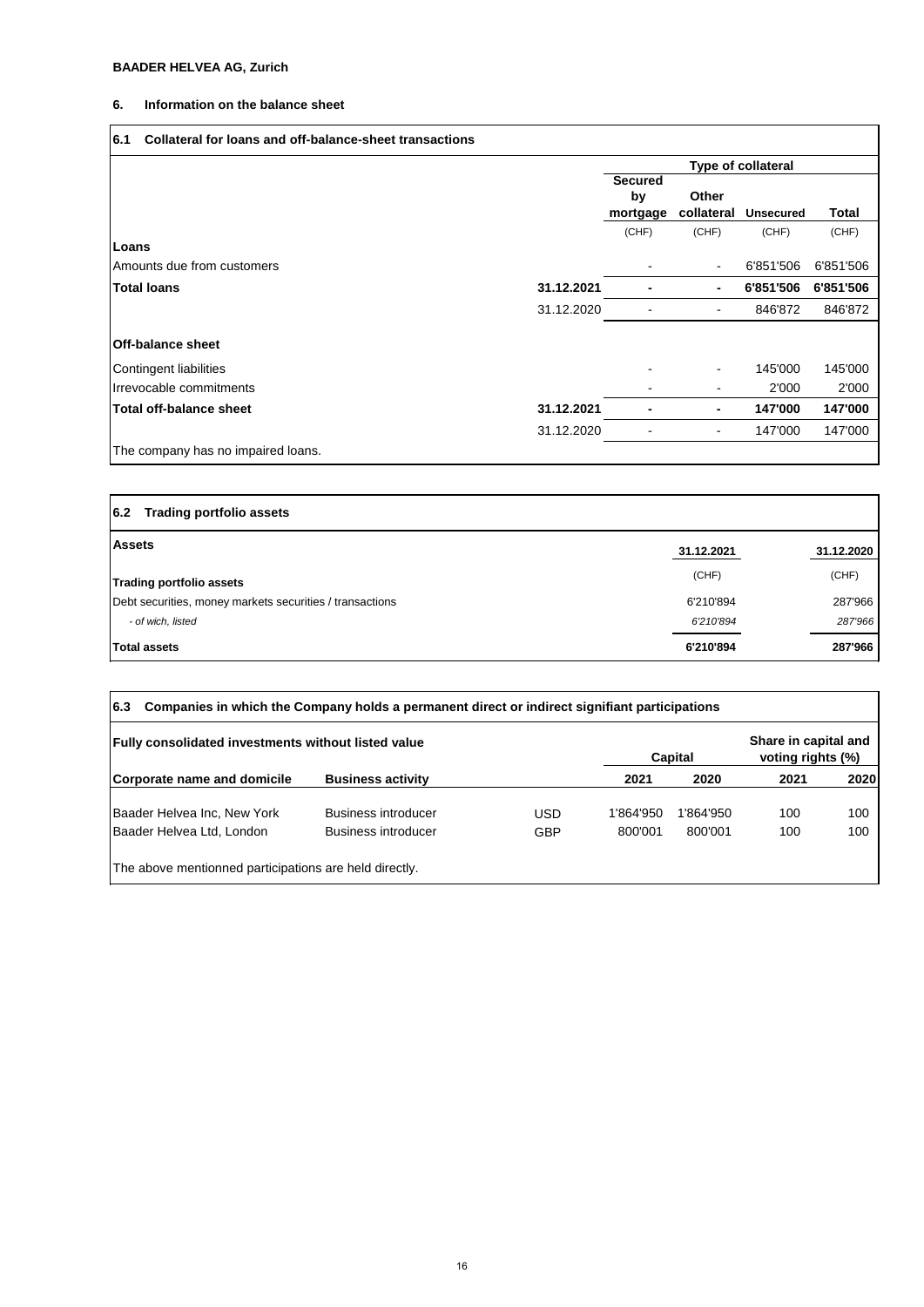# **6. Information on the balance sheet**

| 6.4<br><b>Tangible fixed assets</b> |                            |                             |                                                |           |                          |              |                                                   |
|-------------------------------------|----------------------------|-----------------------------|------------------------------------------------|-----------|--------------------------|--------------|---------------------------------------------------|
|                                     |                            |                             |                                                |           |                          |              |                                                   |
|                                     | <b>Acquisition</b><br>cost | Accumulated<br>depreciation | <b>Book</b><br>value at<br>31.12.20            | Additions | Disposals                | Depreciation | Book value at<br>31.12.21                         |
|                                     | (CHF)                      | (CHF)                       | (CHF)                                          | (CHF)     | (CHF)                    | (CHF)        | (CHF)                                             |
| Tangible Fixed assets               |                            |                             |                                                |           |                          |              |                                                   |
| - Other tangible fixed assets       | 3'011'095                  | -2'957'946                  | 53'149                                         | 82'963    | 1'420                    | -39'982      | 97'550                                            |
| <b>Total tangible fixed assets</b>  | 3'011'095                  | -2'957'946                  | 53'149                                         | 82'963    | 1'420                    | -39'982      | 97'550                                            |
|                                     |                            |                             |                                                |           |                          |              |                                                   |
| <b>Operating leases</b>             | Maturity up<br>to 12 monts |                             | Maturity<br>between<br>12 months<br>to 5 years |           | Maturity over 5<br>years |              | Total of balance-<br>sheet leasing<br>obligations |
|                                     | (CHF)                      |                             | (CHF)                                          |           | (CHF)                    |              | (CHF)                                             |
| <b>Operating leases</b>             | 141'436                    |                             | 625'314                                        |           | 306'736                  |              | 1'073'486                                         |

| 16.5<br>Other assets and other liabilities |                          |                   |              |                   |  |
|--------------------------------------------|--------------------------|-------------------|--------------|-------------------|--|
|                                            | 31.12.2021<br>31.12.2020 |                   |              |                   |  |
|                                            | Other assets             | Other liabilities | Other assets | Other liabilities |  |
|                                            | (CHF)                    | (CHF)             | (CHF)        | (CHF)             |  |
| Indirect taxes                             | 199'927                  | 68'887            |              | 20'290            |  |
| <b>Other assets and liabilities</b>        |                          | 13'544            |              | 19'571            |  |
| <b>Total other assets and liabilities</b>  | 199'927                  | 82'431            |              | 39'861            |  |

| Assets pledge or assigned to secure own commitments and assets under reservation of ownership<br>6.6 |                                                            |                          |                                                            |                          |  |
|------------------------------------------------------------------------------------------------------|------------------------------------------------------------|--------------------------|------------------------------------------------------------|--------------------------|--|
|                                                                                                      |                                                            | 31.12.2021               | 31.12.2020                                                 |                          |  |
|                                                                                                      | Book value<br>of<br>receivables<br>from cash<br>collateral | Effective<br>commitments | Book value<br>οf<br>receivables<br>from cash<br>collateral | Effective<br>commitments |  |
| Pledged / assigned assets                                                                            | (CHF)                                                      | (CHF)                    | (CHF)                                                      | (CHF)                    |  |
| <b>Amounts due from banks</b>                                                                        | 677'831                                                    | ۰.                       | 693'170                                                    |                          |  |
| <b>Amounts due from customers</b>                                                                    | 560'000                                                    | ۰                        | 560'000                                                    |                          |  |
| Total pledged / assigned assets                                                                      | 1'237'831                                                  | $\blacksquare$           | 1'253'170                                                  |                          |  |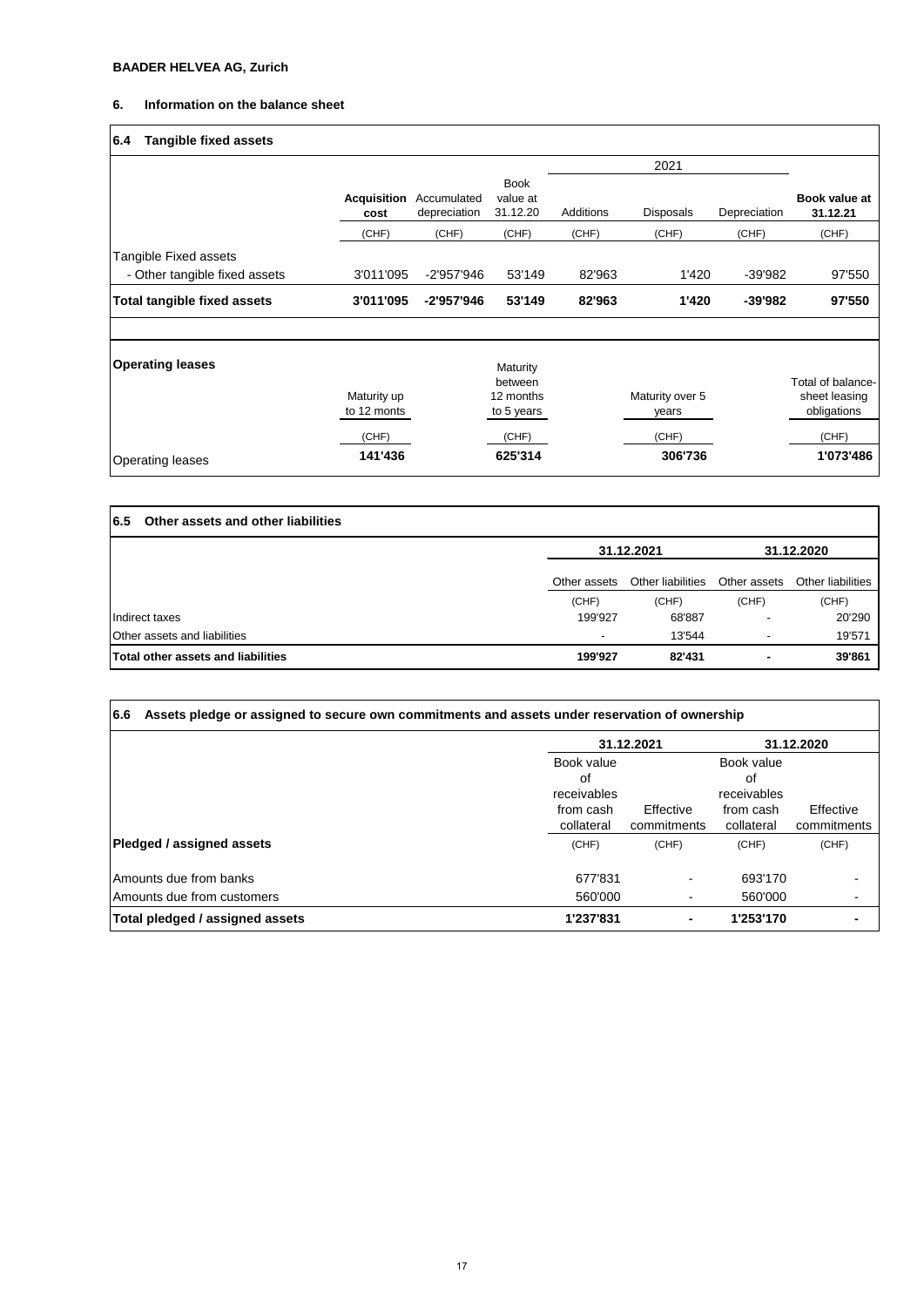## **6. Information on the balance sheet**

## **6.7 Economic situation of own pension sheme**

#### **Pension fund :**

The pension plans of the Group companies provide cover for retirement, death and disability and conform to the local regulations of the countries concerned. The pension and insurance providers are independent from the Helvea Group. Benefits are financed by contributions made by the employers and the employees.

As at 31st December, 2021, the Group had no liability towards on guarantee in favour of the employee pension plans (2020: none).

#### *Zurich*

The Company is affiliated to the pension foundation Helvetia Group Foundation. The Collective life insurance contract with Helvetia covers all regulatory pension benefits (so called full insurance model).

#### *New York and London*

All benefits schemes maintained by Baader Helvea Inc and Baader Helvea Ltd are construed on a fully defined contribution basis and all death and disability benefits are fully insured with external insurance companies. As such, the Group has no liability in respect of these benefit schemes.

#### **Nominal value of the employer contribution reserves as per the balance sheet date**

Baader Helvea's pension fund does not have any employer contribution reserves for the 2021 financial year nor in the previous financial year.

#### **Contributions accrued to the period**

The employer's contributions for the fiscal year 2021 are classified as personnel expenses, note 8.3. There are no other economic interests granted that need to be recognised in the closing balance sheet (2020: none).

| 6.8 <br>Value adjustments, provisions, reserves for general banking risks   |                      |                                                       |                        |                                       |                       |                                   |
|-----------------------------------------------------------------------------|----------------------|-------------------------------------------------------|------------------------|---------------------------------------|-----------------------|-----------------------------------|
|                                                                             | Previous year<br>end | Use in<br>conformity<br>with<br>designated<br>purpose | Reclassifi-<br>cations | New creations<br>charged to<br>income | Releases to<br>income | Balance at<br>current year<br>end |
|                                                                             | (CHF)                | (CHF)                                                 | (CHF)                  | (CHF)                                 | (CHF)                 | (CHF)                             |
| Provisions for other business risks                                         | 264'657              |                                                       |                        | 30'000                                |                       | 294'657                           |
| Total value adjustements,<br>provisions, reserves for general<br>bank risks | 264'657              |                                                       |                        | 30'000                                |                       | 294'657                           |

Following a VAT control, additional taxation could be made on certain transactions recorded between 2015 and 2021

| Group's share capital<br> 6.9 |                    |                                    |                                     |                    |                                    |                                     |
|-------------------------------|--------------------|------------------------------------|-------------------------------------|--------------------|------------------------------------|-------------------------------------|
|                               |                    | 31.12.2021                         |                                     |                    | 31.12.2020                         |                                     |
|                               | Total par<br>value | Number of<br>shares /<br>interests | Capital<br>eligible for<br>dividend | Total par<br>value | Number of<br>shares /<br>interests | Capital<br>eligible for<br>dividend |
| <b>Share capital</b>          | (CHF)              |                                    | (CHF)                               | (CHF)              |                                    | (CHF)                               |
| <b>Registred shares</b>       | 6'497'400          | 10'829                             | 6'497'400                           | 6'497'400          | 10'829                             | 6'497'400                           |
| of which paid up              | 6'497'400          | 10'829                             | 6'497'400                           | 6'497'400          | 10'829                             | 6'497'400                           |
| <b>Total Group's capital</b>  | 6'497'400          | 10'829                             | 6'497'400                           | 6'497'400          | 10'829                             | 6'497'400                           |
|                               |                    |                                    |                                     |                    |                                    |                                     |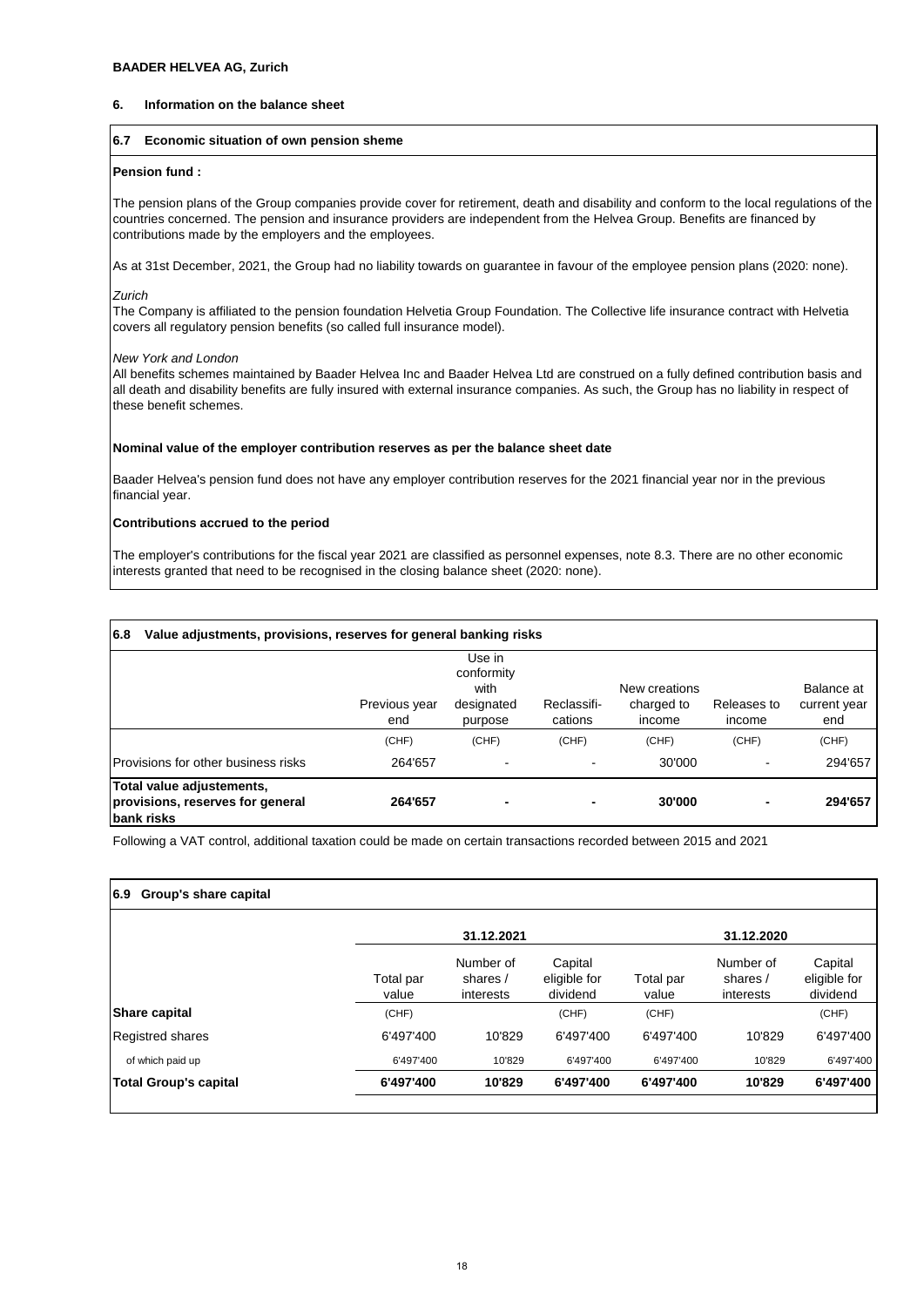# **6. Information on the balance sheet**

| 6.10<br><b>Related parties</b>                                                                  |                         |            |                |            |
|-------------------------------------------------------------------------------------------------|-------------------------|------------|----------------|------------|
|                                                                                                 | <b>Amounts due from</b> |            | Amounts due to |            |
|                                                                                                 | 31.12.2021              | 31.12.2020 | 31.12.2021     | 31.12.2020 |
| Holders of qualified participations                                                             | 3'336'713               | 2'918'413  | 969'794        | 727'418    |
| Linked companies                                                                                |                         |            |                |            |
| Transactions with members of governing bodies                                                   |                         |            |                |            |
| Other related parties                                                                           |                         |            |                |            |
| Services received from or provided to related parties are remunerated on an arm's lenght basis. |                         |            |                |            |

| 16.11<br>Holders of signifiant participations and groups of holders of participations with pooled voting rights |            |             |           |             |
|-----------------------------------------------------------------------------------------------------------------|------------|-------------|-----------|-------------|
| The following hold participations with more than 5% of voting rights:                                           |            |             |           |             |
|                                                                                                                 | 31.12.2021 |             |           | 31.12.2020  |
| With voting rights                                                                                              | Nominal    | % of equity | Nominal   | % of equity |
| Baader Bank AG                                                                                                  | 6'497'400  | 100%        | 6'497'400 | 100%        |

| 6.12<br>Maturity structure of financial instruments |            |                |            |                |                         |                |                |            |
|-----------------------------------------------------|------------|----------------|------------|----------------|-------------------------|----------------|----------------|------------|
|                                                     |            |                |            | Ending         |                         |                |                |            |
|                                                     | At sight   | Cancellable    | Due within |                | Due between Due between | Due after      | No maturity    | Total      |
|                                                     |            |                | 3 months   | 3 and          | 12 months               | 5 years        |                |            |
|                                                     |            |                |            | 12 months      | and 5 years             |                |                |            |
| <b>Current assets</b>                               | (CHF)      | (CHF)          | (CHF)      | (CHF)          | (CHF)                   | (CHF)          | (CHF)          | (CHF)      |
| Amounts due from<br>banks                           | 10'864'232 |                |            |                |                         |                |                | 10'864'232 |
| Amounts due from<br>customers                       | 6'851'506  |                |            |                |                         |                |                | 6'851'506  |
| Trading portfolio assets                            | 6'210'894  |                |            |                |                         |                |                | 6'210'894  |
| <b>Total current assets</b><br>at 31.12.2021        | 23'926'632 |                |            |                |                         |                |                | 23'926'632 |
| 31.12.2020                                          | 10'765'889 | $\blacksquare$ |            | $\blacksquare$ |                         | $\blacksquare$ | $\blacksquare$ | 10'765'889 |
| <b>Liabilities</b>                                  |            |                |            |                |                         |                |                |            |
| Amounts due to banks                                | 6'306'845  |                |            |                |                         |                |                | 6'306'845  |
| Amounts due in respect<br>of customers deposits     | 6'210'894  |                |            |                |                         |                |                | 6'210'894  |
| <b>Total liabilities at</b><br>31.12.2021           | 12'517'739 |                |            |                |                         |                |                | 12'517'739 |
| 31.12.2020                                          | 574'838    | $\blacksquare$ |            |                | -                       | $\blacksquare$ |                | 574'838    |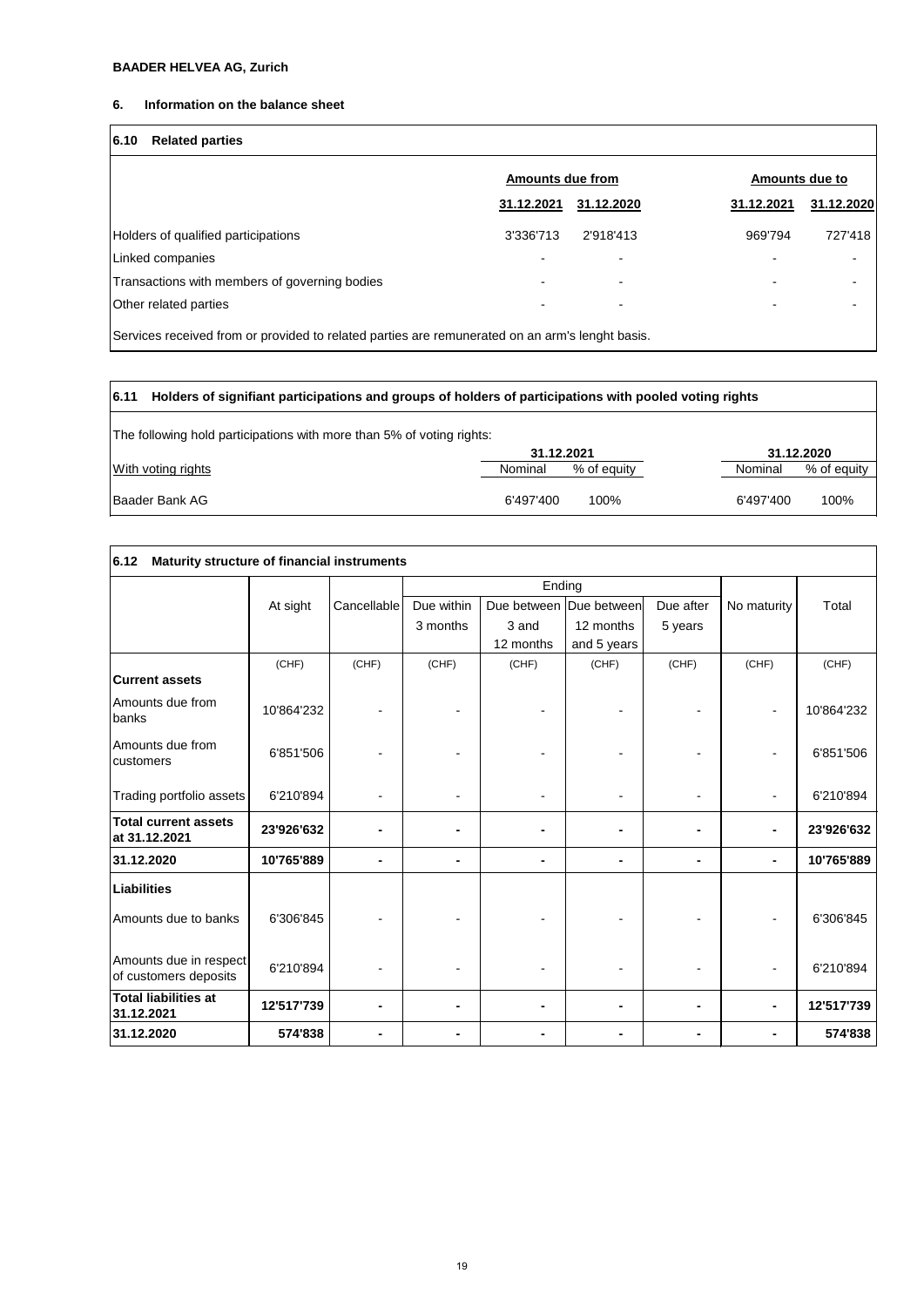# **6. Information on the balance sheet**

| Assets and liabilities by domestic and foreign origin<br> 6.13 |                 |                |                     |                 |                |                     |
|----------------------------------------------------------------|-----------------|----------------|---------------------|-----------------|----------------|---------------------|
| <b>ASSETS</b>                                                  | <b>Domestic</b> | <b>Foreign</b> | 31.12.2021<br>(CHF) | <b>Domestic</b> | <b>Foreign</b> | 31.12.2020<br>(CHF) |
| Amounts due from banks                                         | 5'065'670       | 5'798'562      | 10'864'232          | 4'832'976       | 4'798'075      | 9'631'051           |
| Amounts due from customers                                     | 1'288'551       | 5'562'955      | 6'851'506           | 846'872         | ۰              | 846'872             |
| Trading portfolio assets                                       | 730'866         | 5'480'028      | 6'210'894           | 287'966         |                | 287'966             |
| Accrued income and prepaid<br>expenses                         | 320'909         | 1'268'875      | 1'589'784           | 278'765         | 1'331'278      | 1'610'043           |
| Tangible fixed assets                                          | 67'305          | 30'245         | 97'550              | 10'026          | 43'123         | 53'149              |
| Other assets                                                   | 199'927         | ۰.             | 199'927             |                 |                |                     |
| <b>Total assets</b>                                            | 7'673'228       | 18'140'665     | 25'813'893          | 6'256'605       | 6'172'476      | 12'429'081          |

| <b>LIABILITIES</b>                              | <b>Domestic</b> | Foreign                  | 31.12.2021<br>(CHF) | <b>Domestic</b> | <b>Foreign</b> | 31.12.2020<br>(CHF) |
|-------------------------------------------------|-----------------|--------------------------|---------------------|-----------------|----------------|---------------------|
| Amounts due to banks                            | 743'890         | 5'562'955                | 6'306'845           |                 | 286'872        | 286'872             |
| Amounts due in respect of customers<br>deposits | 730'866         | 5'480'028                | 6'210'894           | 287'966         |                | 287'966             |
| Accrued expenses and deferred<br>income         | 475'536         | 995'978                  | 1'471'514           | 554'085         | 859'278        | 1'413'363           |
| <b>Other liabilities</b>                        | 6'465           | 75'966                   | 82'431              | 20'290          | 19'571         | 39'861              |
| <b>Provisions</b>                               | 294'657         |                          | 294'657             | 264'657         |                | 264'657             |
| Share capital                                   | 6'497'400       |                          | 6'497'400           | 6'497'400       |                | 6'497'400           |
| Retained earnings carried forward               | 5'604'669       |                          | 5'604'669           | 4'366'939       |                | 4'366'939           |
| Currency translation reserves                   | -1'870'925      | $\overline{\phantom{a}}$ | -1'870'925          | -1'965'707      |                | -1'965'707          |
| Profit / (Loss) for the year                    | 203'468         | 1'012'940                | 1'216'408           | -1'056'555      | 2'294'285      | 1'237'730           |
| <b>Total liabilities</b>                        | 12'686'026      | 13'127'867               | 25'813'893          | 8'969'075       | 3'460'006      | 12'429'081          |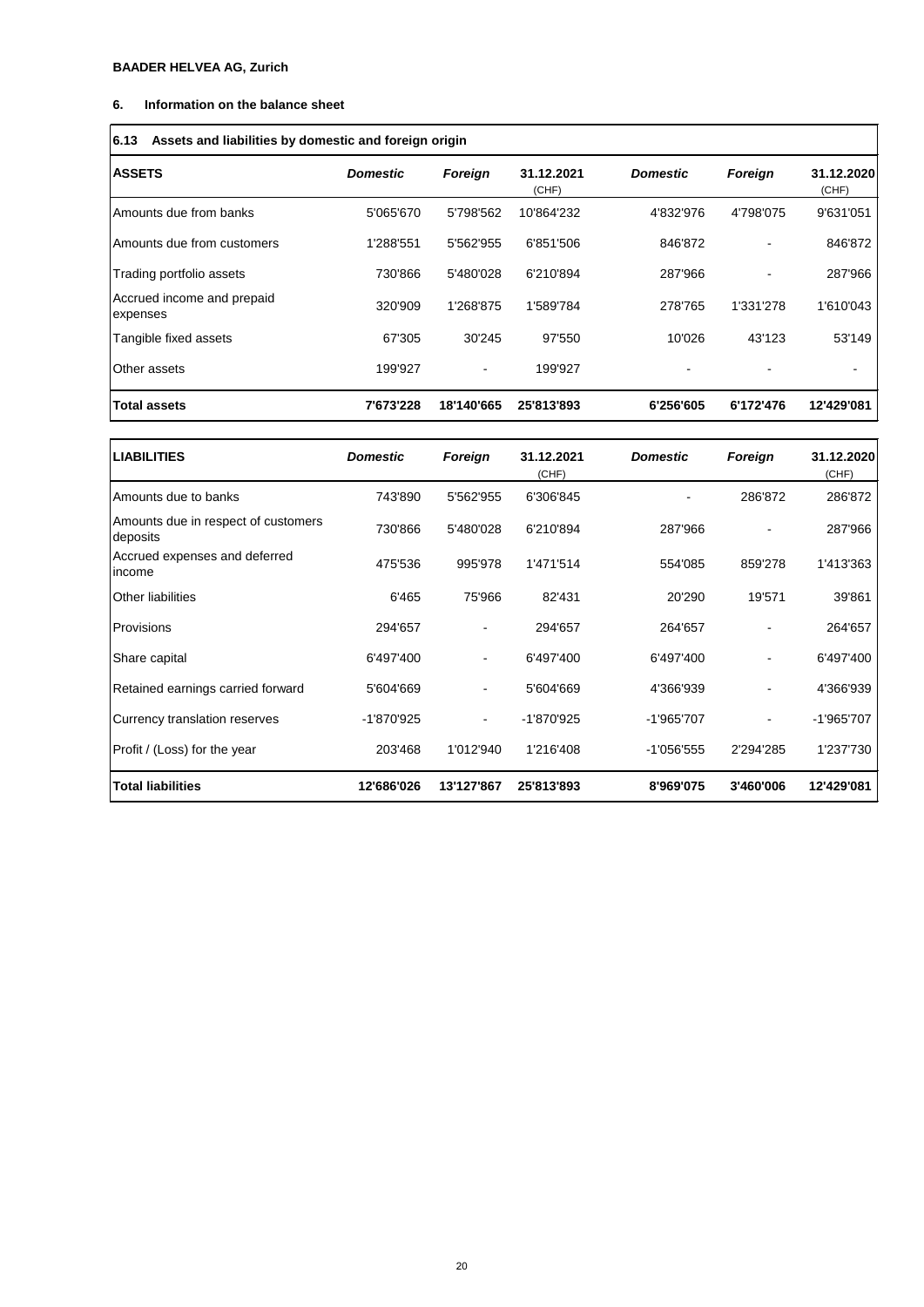# **6. Information on the balance sheet**

| Assets by country or group of countries<br>6.14 |                   |            |                   |            |
|-------------------------------------------------|-------------------|------------|-------------------|------------|
| <b>ASSETS</b>                                   |                   | 31.12.2021 |                   | 31.12.2020 |
|                                                 | Absolute<br>(CHF) | Share as % | Absolute<br>(CHF) | Share as % |
| Switzerland                                     | 7'673'228         | 29.7       | 6'256'605         | 50.3       |
| Germany                                         | 3'336'713         | 12.9       | 2'918'414         | 23.5       |
| Canada and United States                        | 13'649'839        | 52.9       | 2'425'437         | 19.5       |
| <b>United Kingdom</b>                           | 1'154'113         | 4.5        | 828'625           | 6.7        |
| Other                                           |                   |            |                   |            |
| <b>Total assets</b>                             | 25'813'893        | 100.0      | 12'429'081        | 100.0      |

This distribution is made according to the customer's home and not risk home.

| Net foreign exposure                 |                                | 31.12.2021     |            | 31.12.2020               |            |
|--------------------------------------|--------------------------------|----------------|------------|--------------------------|------------|
| Group's own<br><b>Country rating</b> | Standard &<br>Poor's<br>rating | <b>Amount</b>  | Share as % | <b>Amount</b>            | Share as % |
| 1 - First class                      | AAA to AA-                     | 18'140'665     | 100.0%     | 6'172'476                | 100.0%     |
| $2 - Good$                           | $A+$ to $A-$                   | $\blacksquare$ | $0.0\%$    | $\overline{\phantom{0}}$ | $0.0\%$    |
| 3 - Average                          | BBB+ to BBB-                   |                | $0.0\%$    | ٠                        | 0.0%       |
| 4 - Speculative                      | BB1 to BB-                     | ٠              | 0.0%       | ٠                        | $0.0\%$    |
| $5 - Risk$                           | CCC+ and lower                 |                | $0.0\%$    | ٠                        | $0.0\%$    |
| <b>Total assets</b>                  |                                | 18'140'665     | 100.0%     | 6'172'476                | 100.0%     |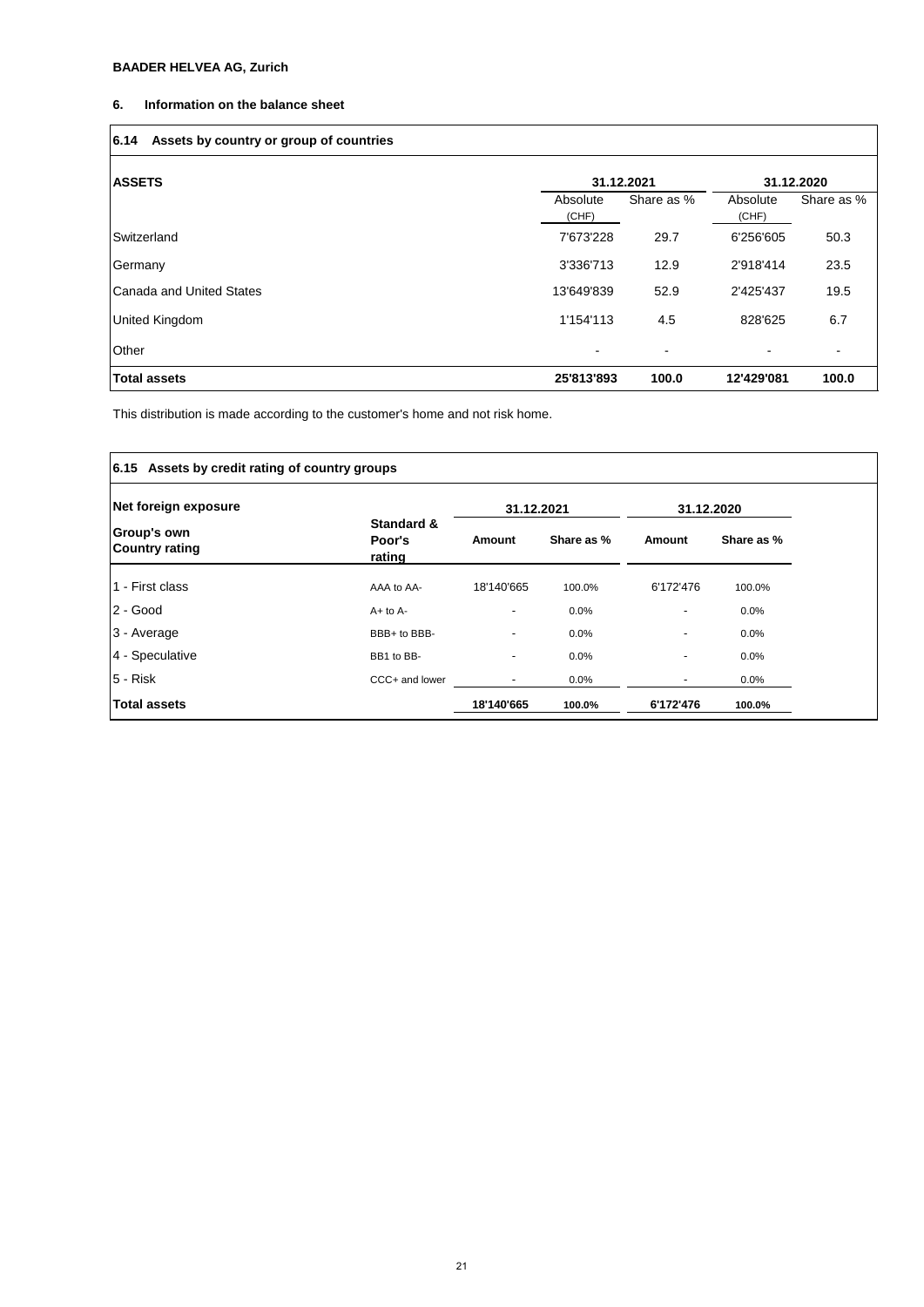## **6. Information on the balance sheet**

| Assets and liabilities by the most significant currencies<br>6.16                            |            |            |            |            |               |                     |
|----------------------------------------------------------------------------------------------|------------|------------|------------|------------|---------------|---------------------|
| <b>ASSETS</b>                                                                                | <b>CHF</b> | <b>USD</b> | <b>GBP</b> | <b>EUR</b> | <b>OTHERS</b> | 31.12.2021<br>(CHF) |
| Amounts due from banks                                                                       | 5'256'489  | 2'827'440  | 2'392'093  | 379'221    | 8'989         | 10'864'232          |
| Amounts due from customers                                                                   | 1'288'551  |            |            | 5'562'955  | ۰.            | 6'851'506           |
| Trading portfolio assets                                                                     |            |            |            | 6'210'894  | ٠.            | 6'210'894           |
| Accrued income and prepaid expenses                                                          | 767'502    | 460'386    | 359'123    |            | 2'773         | 1'589'784           |
| Tangible fixed assets                                                                        | 67'305     | 21'564     | 8'681      |            |               | 97'550              |
| <b>Other assets</b>                                                                          | 199'927    |            |            |            |               | 199'927             |
| <b>Total assets at 31.12.2021</b>                                                            | 7'579'774  | 3'309'390  | 2'759'897  | 12'153'070 | 11'762        | 25'813'893          |
| Delivery entitlements from spot<br>exchange, forward forex and forex<br>options transactions |            |            |            |            |               |                     |
| <b>Total ASSETS</b>                                                                          | 7'579'774  | 3'309'390  | 2'759'897  | 12'153'070 | 11'762        | 25'813'893          |

| <b>LIABILITIES</b>                                                                          | <b>CHF</b> | <b>USD</b> | <b>GBP</b> | <b>EUR</b> | <b>OTHERS</b> | 31.12.2021<br>(CHF) |
|---------------------------------------------------------------------------------------------|------------|------------|------------|------------|---------------|---------------------|
| Amounts due to banks                                                                        | 15'339     |            |            | 6'291'506  |               | 6'306'845           |
| Amounts due in respect of customer<br>deposits                                              |            |            |            | 6'210'894  |               | 6'210'894           |
| Accrued expenses and deferred income                                                        | 710'928    | 232'241    | 481'277    | 7'755      | 39'313        | 1'471'514           |
| Other liabilities                                                                           | 6'465      |            | 75'966     |            |               | 82'431              |
| Provisions                                                                                  | 294'657    |            |            |            |               | 294'657             |
| Share capital                                                                               | 6'497'400  |            |            |            |               | 6'497'400           |
| Retained earnings carried forward                                                           | 5'604'669  |            |            |            |               | 5'604'669           |
| Currency translation reserves                                                               | -1'870'925 |            |            |            |               | -1'870'925          |
| Profit / (Loss) for the year                                                                | -469'222   | 272'804    | 1'412'826  |            |               | 1'216'408           |
| Total liabilities 31.12.2021                                                                | 10'789'311 | 505'045    | 1'970'069  | 12'510'155 | 39'313        | 25'813'893          |
| Delivery obligations from spot exchange,<br>forward forex and forex options<br>transactions |            |            |            |            |               |                     |
| <b>Total LIABILITIES</b>                                                                    | 10'789'311 | 505'045    | 1'970'069  | 12'510'155 | 39'313        | 25'813'893          |
| <b>NET POSITION PER CURRENCY</b>                                                            | -3'209'537 | 2'804'345  | 789'828    | -357'085   | $-27'551$     |                     |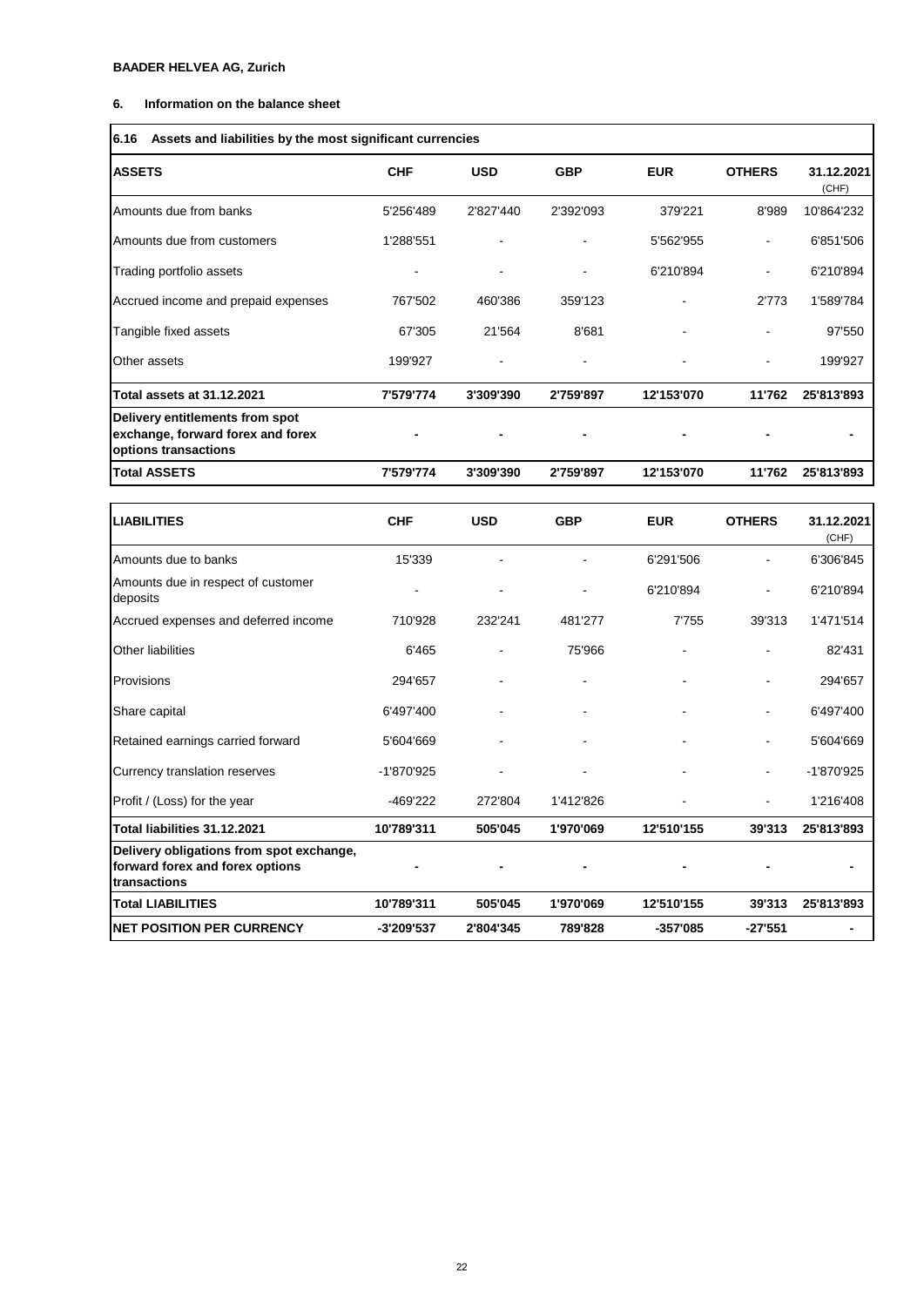# **7. Information on the off-balance-sheet business**

|                                                                   | 31.12.2021 | 31.12.2020 |
|-------------------------------------------------------------------|------------|------------|
|                                                                   |            |            |
|                                                                   | (CHF)      | (CHF)      |
| Guarantees to secure credit and similar                           | 145'000    | 145'000    |
| Performance guarantees and similar                                |            |            |
| Irrevocable commitments arising from documentary letter of credit |            |            |
| Other contingent liabilities                                      |            |            |
| <b>Total contingent liabilities</b>                               | 145'000    | 145'000    |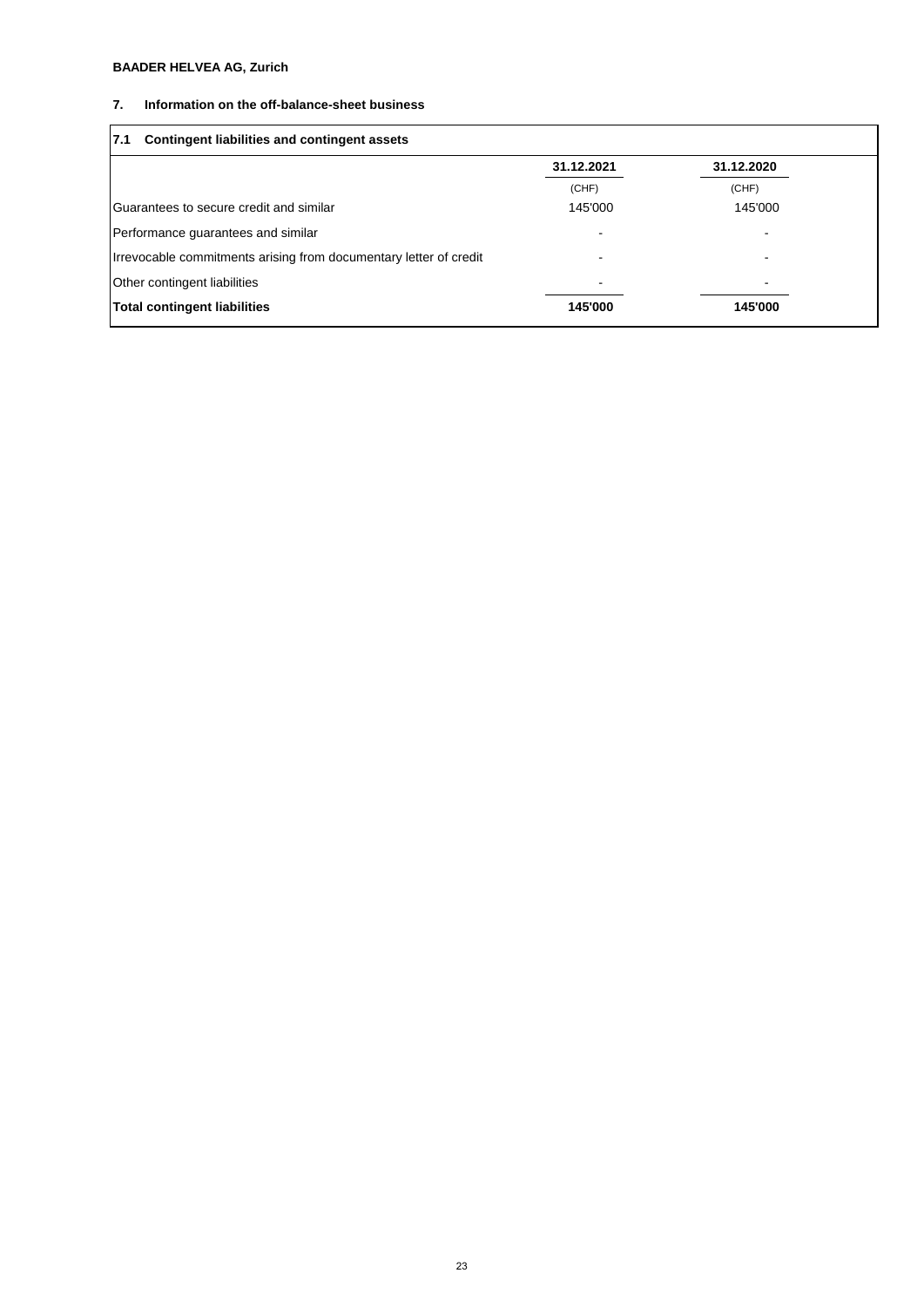# **8. Information on the income statement**

| <b>8.1</b><br>Result from trading activities and the fair value option |           |           |
|------------------------------------------------------------------------|-----------|-----------|
| Breakdown by business area                                             | 2021      | 2020      |
|                                                                        | (CHF)     | (CHF)     |
| Combinated trading operations                                          | $-32'805$ | $-26'888$ |
| Commission income for other services                                   | -8'583    | $-2'253$  |
| Total breakdown by business area                                       | $-41'388$ | $-29'141$ |
| Breakdown by underlying risk and base on the use of fair value option  |           |           |
| Forex operations                                                       | -41'388   | $-29'141$ |
| Total breakdown by business area                                       | $-41'388$ | $-29'141$ |

| Disclosure of material refinancing income in the item interest and discount income as well as material<br>I8.2<br>negative interest |                                                                                                           |       |        |
|-------------------------------------------------------------------------------------------------------------------------------------|-----------------------------------------------------------------------------------------------------------|-------|--------|
|                                                                                                                                     |                                                                                                           | 2021  | 2020   |
|                                                                                                                                     |                                                                                                           | (CHF) | (CHF)  |
|                                                                                                                                     | Negative interest related to asset balance sheet operations (decrease of interest and<br>discount income) | 9'933 | 20'607 |

| 8.3<br><b>Personnel expenses</b> |           |           |
|----------------------------------|-----------|-----------|
|                                  | 2021      | 2020      |
|                                  | (CHF)     | (CHF)     |
| <b>Salaries</b>                  | 3'373'480 | 3'338'797 |
| Social insurance benefits        | 398'637   | 341'173   |
| Pension sheme                    | 231'337   | 199'359   |
| Other personnel expenses         | 259'436   | 161'677   |
| Total personnel expenses         | 4'262'890 | 4'041'006 |

| 18.4<br><b>General and administrative expenses</b>         |           |           |
|------------------------------------------------------------|-----------|-----------|
|                                                            | 2021      | 2020      |
|                                                            | (CHF)     | (CHF)     |
| Office space expenses                                      | 745'549   | 711'884   |
| Expenses for information and communications technology     | 747'910   | 742'503   |
| Fees of audit firm(s)                                      | 334'465   | 315'994   |
| of which, for financial and regulatory audits<br>$\bullet$ | 334'465   | 315'994   |
| of which, for other services<br>$\bullet$                  |           |           |
| Other operating expenses                                   | 1'812'775 | 1'783'295 |
| <b>Total General and administrative expenses</b>           | 3'640'699 | 3'553'676 |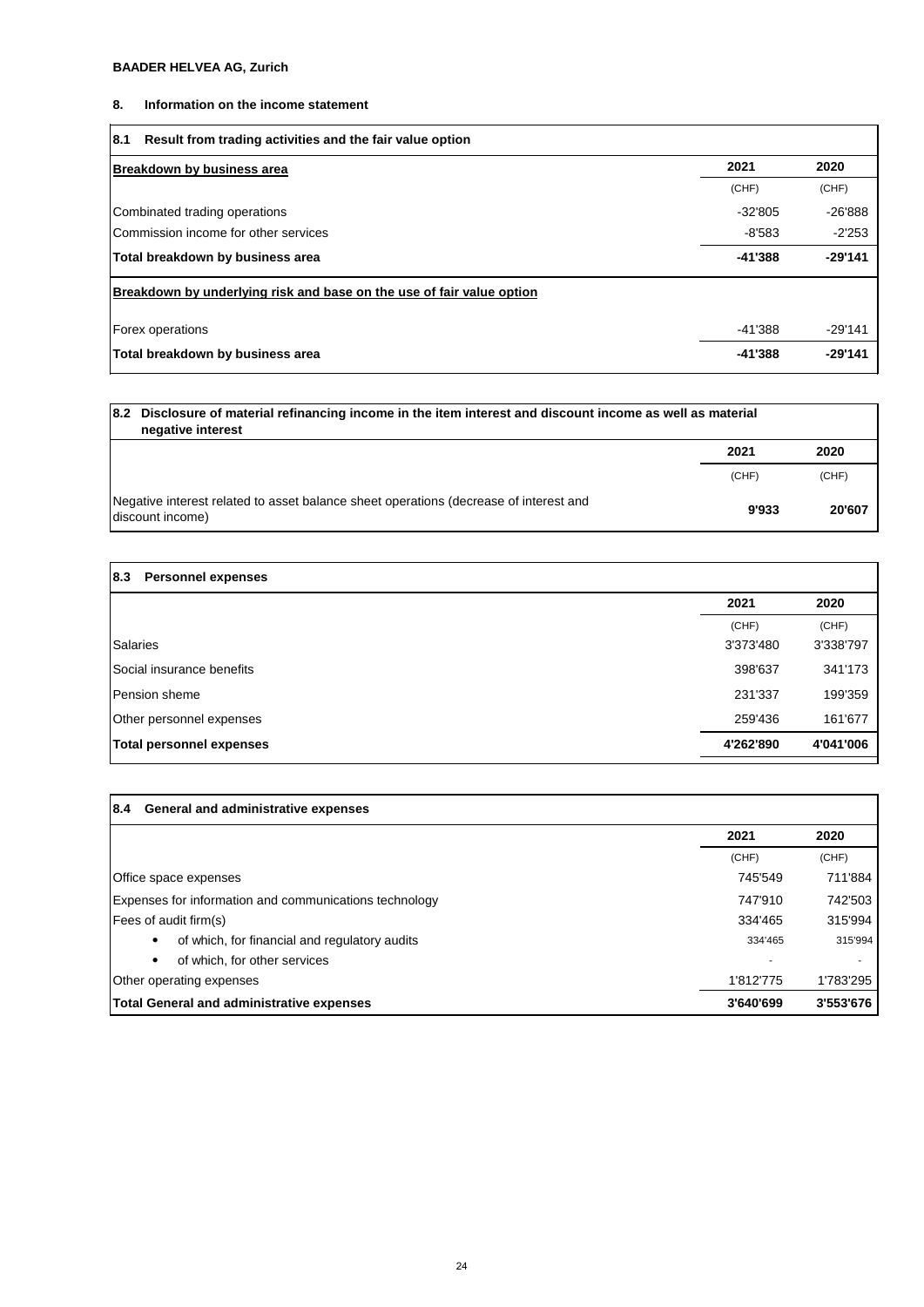## **8. Information on the income statement**

**8.5 Material losses, extraordinary income and expenses, material releases of hidden reserves, reserves for general banking risks, and value adjustements and provisions no longer required**

# **Extraordinary income**

In 2020, there was not extraordinary income.

In 2021, there was not extraordinary income.

# **Extraordinary expenses**

In 2020, there was no extraordinary expenses.

In 2021, there was no extraordinary expenses.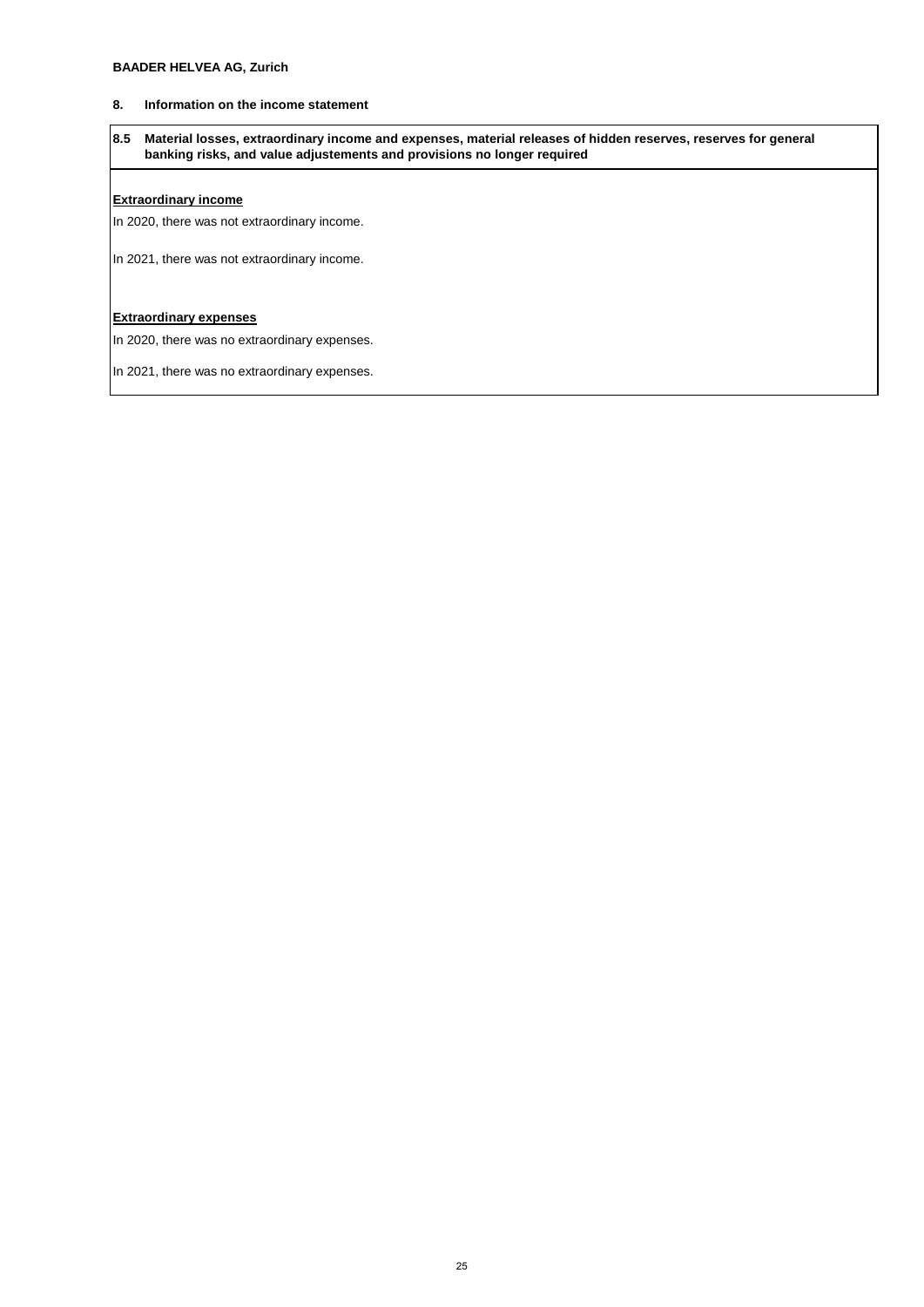# **8. Information on the income statement**

| 8.6<br>Operating result broken down according to domestic and foreign origin                                                  |                 |                |                               |                 |              |                               |
|-------------------------------------------------------------------------------------------------------------------------------|-----------------|----------------|-------------------------------|-----------------|--------------|-------------------------------|
|                                                                                                                               | <b>Domestic</b> | <b>Foreign</b> | 2021<br><b>TOTAL</b><br>(CHF) | <b>Domestic</b> | Foreign      | 2020<br><b>TOTAL</b><br>(CHF) |
| <b>Result from interest operations</b>                                                                                        |                 |                |                               |                 |              |                               |
| Interest and discount income                                                                                                  | $-9'931$        | 118            | $-9'813$                      | $-20'486$       | 1'587        | $-18'899$                     |
| Interest expense                                                                                                              | $-1'740$        | $-3'286$       | $-5'026$                      | -44'594         | $-3'630$     | $-48'224$                     |
| <b>Subtotal net result from interest</b><br>operations                                                                        | $-11'671$       | $-3'168$       | $-14'839$                     | $-65'080$       | $-2'043$     | $-67'123$                     |
| <b>Results from commission business</b><br>and services                                                                       |                 |                |                               |                 |              |                               |
| Commission income from securities<br>trading and investment activities                                                        | 5'184'441       | 9'378'708      | 14'563'149                    | 5'924'140       | 8'070'798    | 13'994'938                    |
| Commission income from other services                                                                                         | 860'979         | 28'483         | 889'462                       | 155'082         | 30'611       | 185'693                       |
| <b>Commission expense</b>                                                                                                     | -937'989        | -5'068'422     | $-6'006'411$                  | -1'876'594      | $-3'041'711$ | -4'918'305                    |
| <b>Subtotal result from commission</b><br>business and services                                                               | 5'107'431       | 4'338'769      | 9'446'200                     | 4'202'628       | 5'059'698    | 9'262'326                     |
| <b>Result from trading activities and the</b><br>fair value option                                                            | $-17'563$       | $-23'825$      | $-41'388$                     | $-15'419$       | $-13'722$    | $-29'141$                     |
| <b>Operating expenses</b>                                                                                                     |                 |                |                               |                 |              |                               |
| Personnel expenses                                                                                                            | $-2'944'132$    | $-1'318'758$   | -4'262'890                    | -2'894'781      | $-1'146'225$ | -4'041'006                    |
| General and administrative expenses                                                                                           | $-1'864'124$    | $-1'776'575$   | -3'640'699                    | -1'978'869      | -1'574'807   | -3'553'676                    |
| <b>Subtotal operating expenses</b>                                                                                            | -4'808'256      | -3'095'333     | -7'903'589                    | -4'873'650      | -2'721'032   | -7'594'682                    |
| Value adjustments on participations<br>and depreciation and amortization of<br>tangible fixed assets and intangible<br>assets | $-16'828$       | $-23'154$      | -39'982                       | $-16'206$       | $-23'315$    | $-39'521$                     |
| Change to provisions and other value<br>adjustments, and losses                                                               | $-32'533$       |                | $-32'533$                     | $-279'584$      |              | $-279'584$                    |
| <b>Operating result</b>                                                                                                       | 220'580         | 1'193'289      | 1'413'869                     | $-1'047'311$    | 2'299'586    | 1'252'275                     |
| <b>Taxes</b>                                                                                                                  | $-17'112$       | $-180'349$     | $-197'461$                    | $-9'244$        | $-5'301$     | $-14'545$                     |
| Profit / (Loss) for the year                                                                                                  | 203'468         | 1'012'940      | 1'216'408                     | -1'056'555      | 2'294'285    | 1'237'730                     |